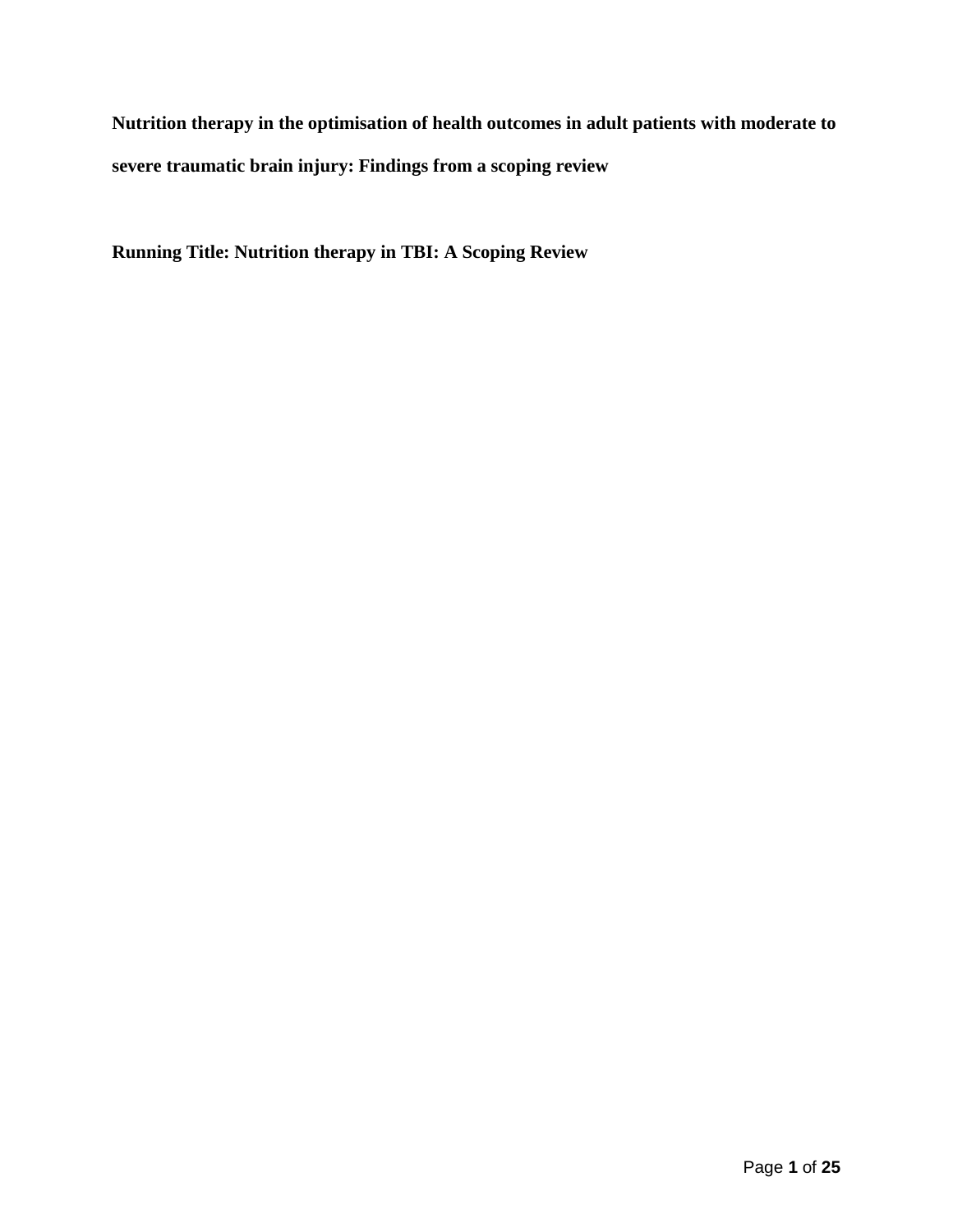## **Abstract**

**Introduction:** Patients who have sustained traumatic brain injury (TBI) have increased nutritional requirements yet are often unable to eat normally, and adequate nutritional therapy is needed to optimise recovery. The aim of the current scoping review was to describe the existing evidence for improved outcomes with optimal nutrition therapy in adult patients with moderate to severe TBI, and to identify gaps in the literature to inform future research.

**Methods:** Using an exploratory scoping study approach, Medline, Cinahl, Embase, CENTRAL, the Neurotrauma reviews in the Global Evidence Mapping (GEM) Initiative, and Evidence Reviews in Acquired Brain Injury (ERABI) were searched from 2003 to 14 November 2013 using variations of the search terms 'traumatic brain injury' and 'nutrition'. Articles were included if they reported mortality, morbidity, or length of stay outcomes, and were classified according to the nature of nutrition intervention and study design.

**Results:** Twenty relevant articles were identified of which: 12 were original research articles; two were systematic reviews; one a meta-analysis; and five were narrative reviews. Of these, eleven explored timing of feed provision, eight explored route of administration of feeding, nine examined the provision of specific nutrients, and none examined feeding environment. Some explored more than one intervention. Three sets of guidelines which contain feeding recommendations were also identified.

**Discussion:** Inconsistency within nutrition intervention methods and outcome measures means that the present evidence base is inadequate for the construction of best practice guidelines for nutrition and TBI. Further research is necessary to elucidate the optimal nutrition therapy for adults with TBI with respect to the timing, route of administration, nutrient provision and feeding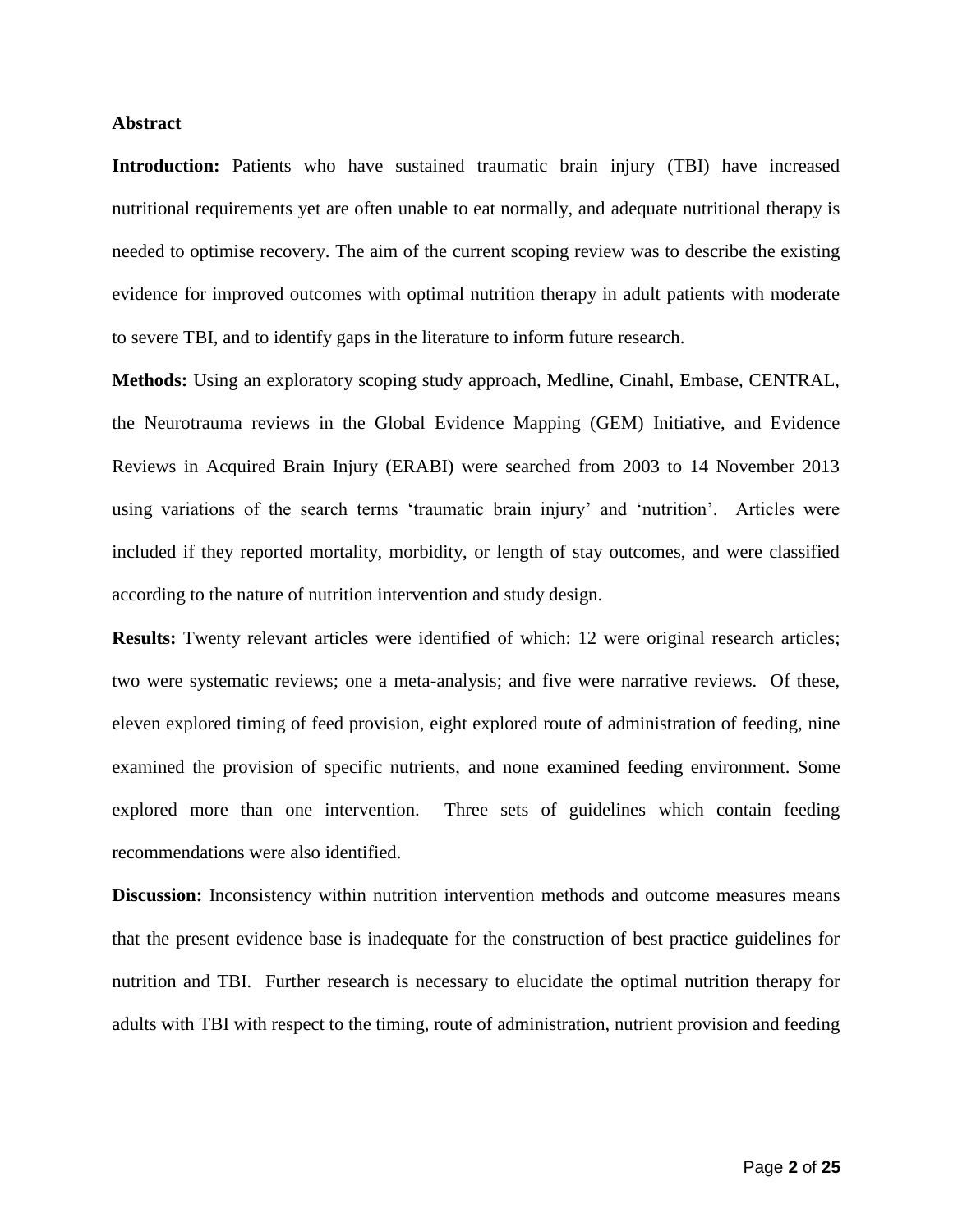environment. A consensus on the ideal outcome measure and the most appropriate method and timing of its measurement is required as a foundation for this evidence base.

**Keywords:** Brain injury, nutrition intervention, trauma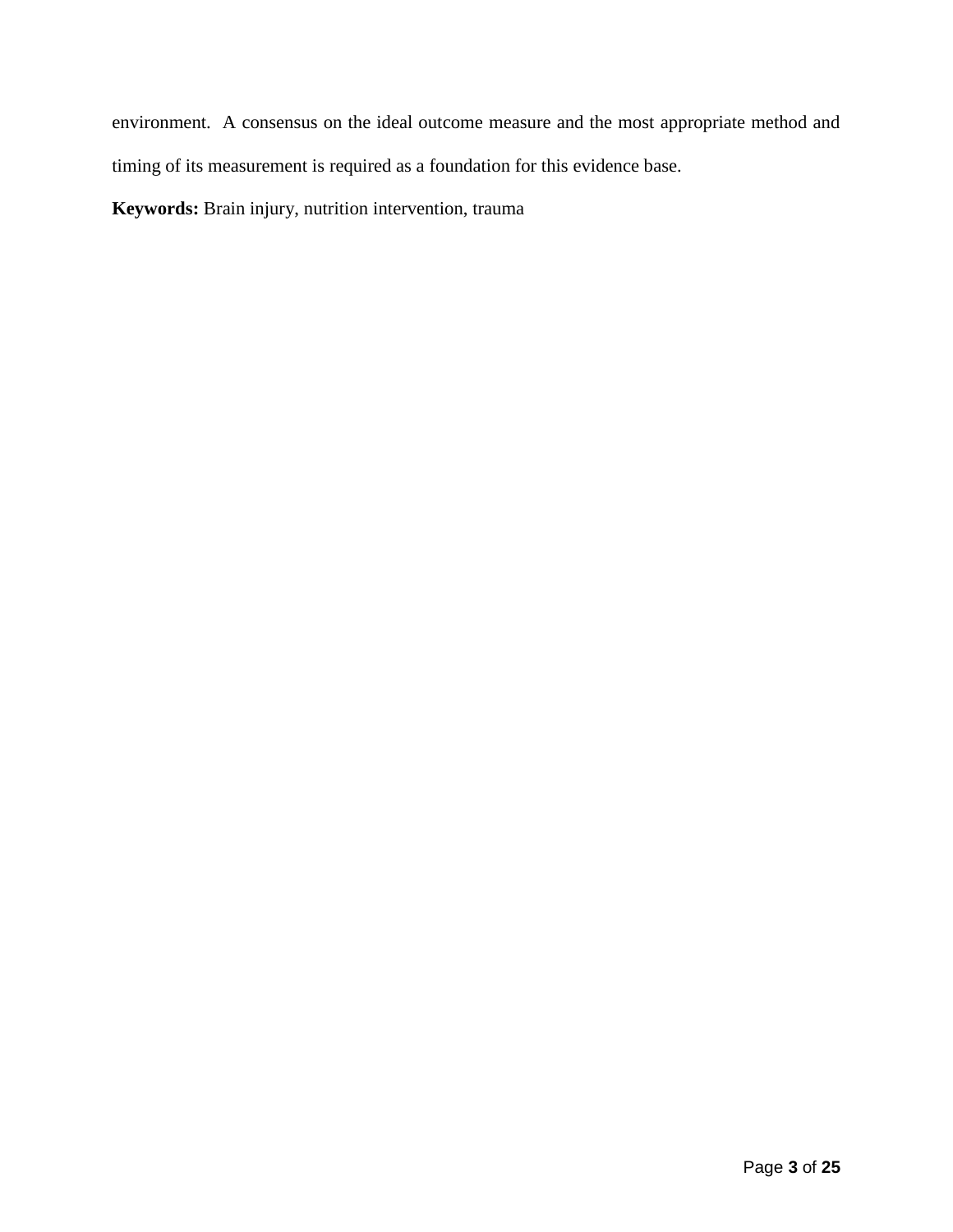### **Introduction**

Traumatic brain injury (TBI), defined as an alteration in brain function or brain pathology resulting from an external force, is a pressing public health issue, with the World Health Organisation estimating that TBI will be the most prevalent cause of death and disability globally by  $2020^{1-3}$  $2020^{1-3}$  $2020^{1-3}$ . An estimated 10 million cases of moderate to severe TBI (leading to mortality or hospitilisation), occu[r](#page-19-1) worldwide each year<sup>3</sup>. Interventions that aim to enhance and improve the speed and extent of recovery from head injury are needed.

Nutrition-based interventions have the potential to enhance recovery and was identified by the Brain Trauma Foundation in 2007 as a priority research area and one of 15 key intervention types likely to influence outcomes in TBI patients<sup>[4](#page-19-2)</sup>. *Nutrition support* is defined as the provision of additional nutrition via the parenteral (non-gastrointestinal route direct to the blood stream), or enteral route (via the nasal route using a nasogastric, nasoduodenal, or nasojejunal tube, or directly through the abdomen using a gastrostomy, gastrojejunostomy, or jejunostomy feeding tube[\)](#page-19-3)<sup>5</sup>. *Nutrition therapy*, which also includes the oral route, goes beyond nutrition support as a component of medical treatment aimed at maintaining or restoring optimal nutrition status and health<sup>5</sup>[.](#page-19-3) In addition to the usual difficulties associated with the provision of nutrition therapy to critically-ill patients, optimal nutrition therapy in patients with moderate to severe TBI is made more complex by some unique physiological challenges.

Unique post-TBI metabolic changes result in an increase in energy requirements that can vary between 87% to 200% above usual values, extending up to 30 days post-injury<sup>[6](#page-19-4)</sup>. This hypermetabolic response is thought to result from an increased production of corticosteroids,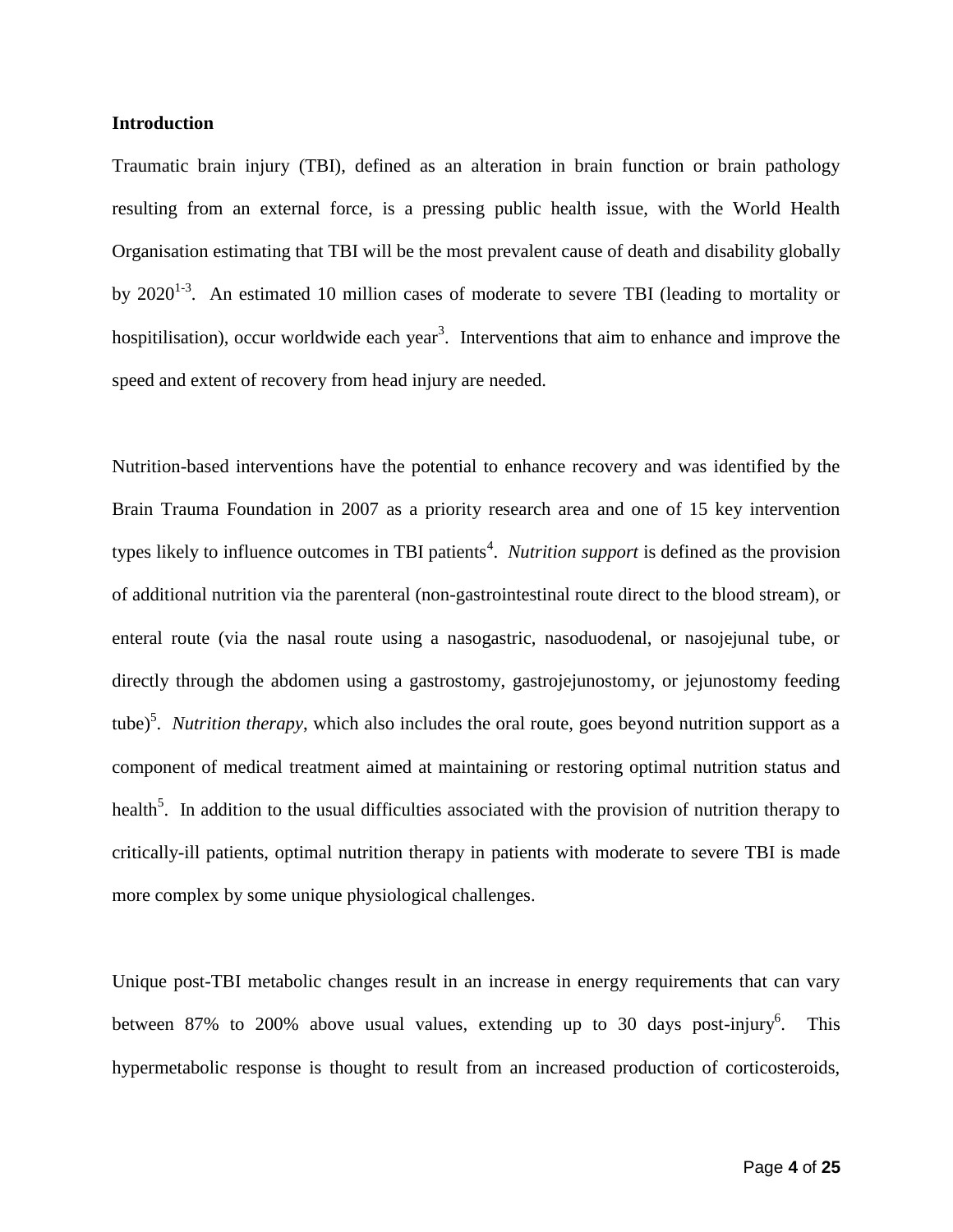counter-regulatory hormones such as epinephrine, norepinephrine and cortisol, and proinflammatory mediators and cytokines such as interleukin-1 (IL-1), IL-6, IL-12, tumour necrosis factor-alpha (TNF- $\alpha$ ), and interferon-gamma<sup>[7-10](#page-19-5)</sup>. Whether these inflammatory markers can be used diagnostically to predict the influence of specific interventions on long-term outcomes is yet to be determined, but markers that correlate with the severity of disease and demonstrate prognosis are being sought  $8,11$  $8,11$ . . Hypermetabolism can lead to the hypercatabolism of macronutrients, resulting in negative nitrogen balance, and substantially increased energy and protein requirements<sup>[6,](#page-19-4) [12,](#page-20-0) [13](#page-20-1)</sup>. Hypercatabolism coupled with immobility can lead to an increased risk of malnutrition in the severely  $\mathrm{i} \mathrm{ll}^{14}$  $\mathrm{i} \mathrm{ll}^{14}$  $\mathrm{i} \mathrm{ll}^{14}$ . Nutritional requirements are further elevated by wound healing in cases of TBI with multi-trauma<sup>[15](#page-20-3)</sup>. In one of the few studies on this topic, Krakau and colleagues demonstrated that approximately 68% of patients show signs of malnutrition within two months of head injury<sup>[16](#page-20-4)</sup>. Dhandapani and colleagues showed that malnutrition has undesirable consequences with poor Glasgow Outcome Scale (GOS) at six months post-injury<sup>[17](#page-20-5)</sup>.

The difficulties in meeting increased nutrition requirements in TBI may be compounded further by dysphagia, gastrointestinal intolerance due to gastroparesis, fasting pre-surgery, and medication complications<sup>[6,](#page-19-4) [18,](#page-20-6) [19](#page-20-7)</sup>. Post-traumatic amnesia, a state of altered consciousness associated with the recovery process, often results in inadvertent removal of feeding tubes and food refusal<sup>[12](#page-20-0)</sup>. In many hospitals, nursing staff lack the capacity to provide the amount of assistance sufficient to ensure that the most difficult TBI patients get the nutrition they need<sup>[20,](#page-20-8) [21](#page-20-9)</sup>.

Although it is clear that increased nutrition is required following TBI, it is less evident which aspects of nutrition therapy lead to better outcomes. A systematic review of publications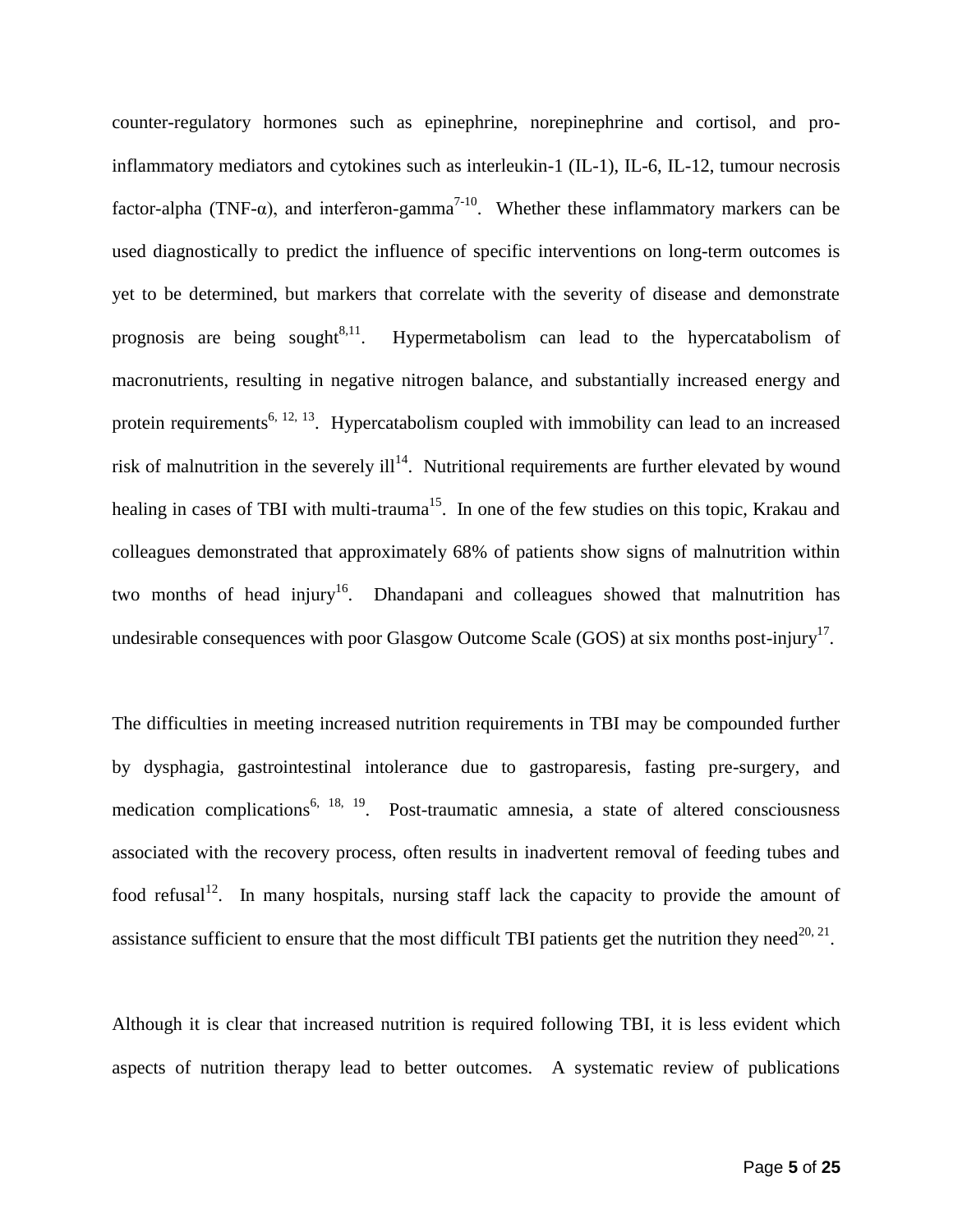between 1993 to  $2003^{22}$  $2003^{22}$  $2003^{22}$  examined the evidence for effects of different timing, content, and method of administration of nutritional treatment on early and long-term clinical outcomes in patients with moderate to severe TBI. The reviewers concluded that the evidence base for determining the effect of nutrition support is insufficient, particularly in the post-injury phase<sup>22</sup>. Three other systematic reviews<sup>23-25</sup> on nutrition therapy in TBI were published in 1996, 2000, and 2002 however these have since been updated<sup>[26,](#page-21-0) [27](#page-21-1)</sup>, but not synthesised. Since these reviews were published (the last in 2007), the influence of nutrient delivery in TBI, specifically immunonutrients, has emerged as an area of scientific interest. The extent of research and best practice with regards to nutrient provision in TBI is unknown, and questions regarding optimal timing of introduction of feeding, rate of achievement of nutrient targets, method of nutrient delivery, and feeding environment, remain.

The aim of the current scoping review was to summarise the current literature in the area of nutrition therapy and TBI, and to investigate the influence of nutrition therapy on outcome measures of mortality, morbidity (measured using Glasgow Coma Scale (GCS), Glasgow Outcome Scale (GOS), Acute Physiology And Chronic Health Evaluation II (APACHE II)), and length of hospital/Intensive Care Unit (ICU) stay, most commonly collected in the moderate to severe TBI population. The objective of the scoping review was to address the impact of four areas of nutrition therapy: 1) timing of feed provision; 2) route of administration of feeding; 3) the type of nutrients provided, including immunonutrients; and 4) the feeding environment.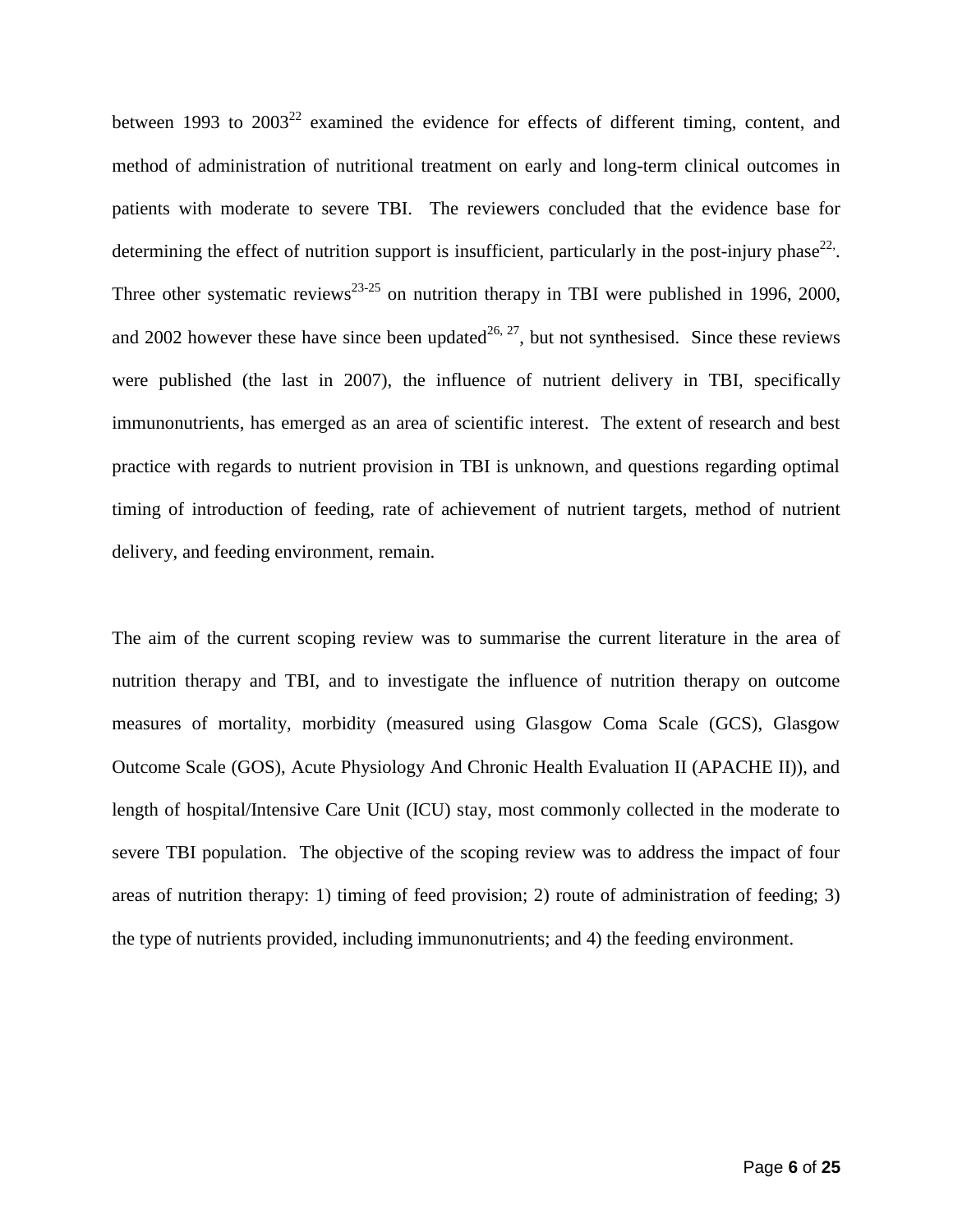## **Methods**

Scoping reviews aim to identify and describe evidence in broad topic areas, such as nutrition therapy following TBI, that encompass a range of interventions and outcome measures. Like systematic reviews, they should include a comprehensive search and reproducible transparent methods for inclusion, evaluation, analysis and reporting. However, unlike systematic reviews, they usually focus on breadth of research activity and reported findings, rather than detailed independent quality appraisal and meta-analysis that are features of high quality systematic reviews of much more focused questions $^{28}$  $^{28}$  $^{28}$ .

The current review focuses on moderate to severe TBI in adults given the highest prevalence rates in the adult population<sup>[3](#page-19-1)</sup>. The causes, complications, and management associated with brain injury tend to differ between adult and paediatric patients, and much of the published research has been conducted separately on these populations, hence data reviewed included adult populations only<sup>[29](#page-21-3)</sup>. Mild traumatic brain injuries do not always result in hospitilisation so studies which focused on this condition have less relevance for nutrition therapy and are therefore not included here. Given the unique needs of the traumatic brain injured patient we have excluded studies exploring other injuries that influence metabolism such as burns<sup>[30](#page-21-4)</sup>.

#### Search Strategy:

Articles were identified through a search of the following databases from 2003 to November 14, 2013: Medline and Cinahl via Ebsco, Embase via Scopas, and Cochrane Central Register of Controlled trials (CENTRAL). The search terms used combined two strings to include either TBI or brain injur\* or brain damage\* or brain trauma\* or head injur\* or head trauma\* or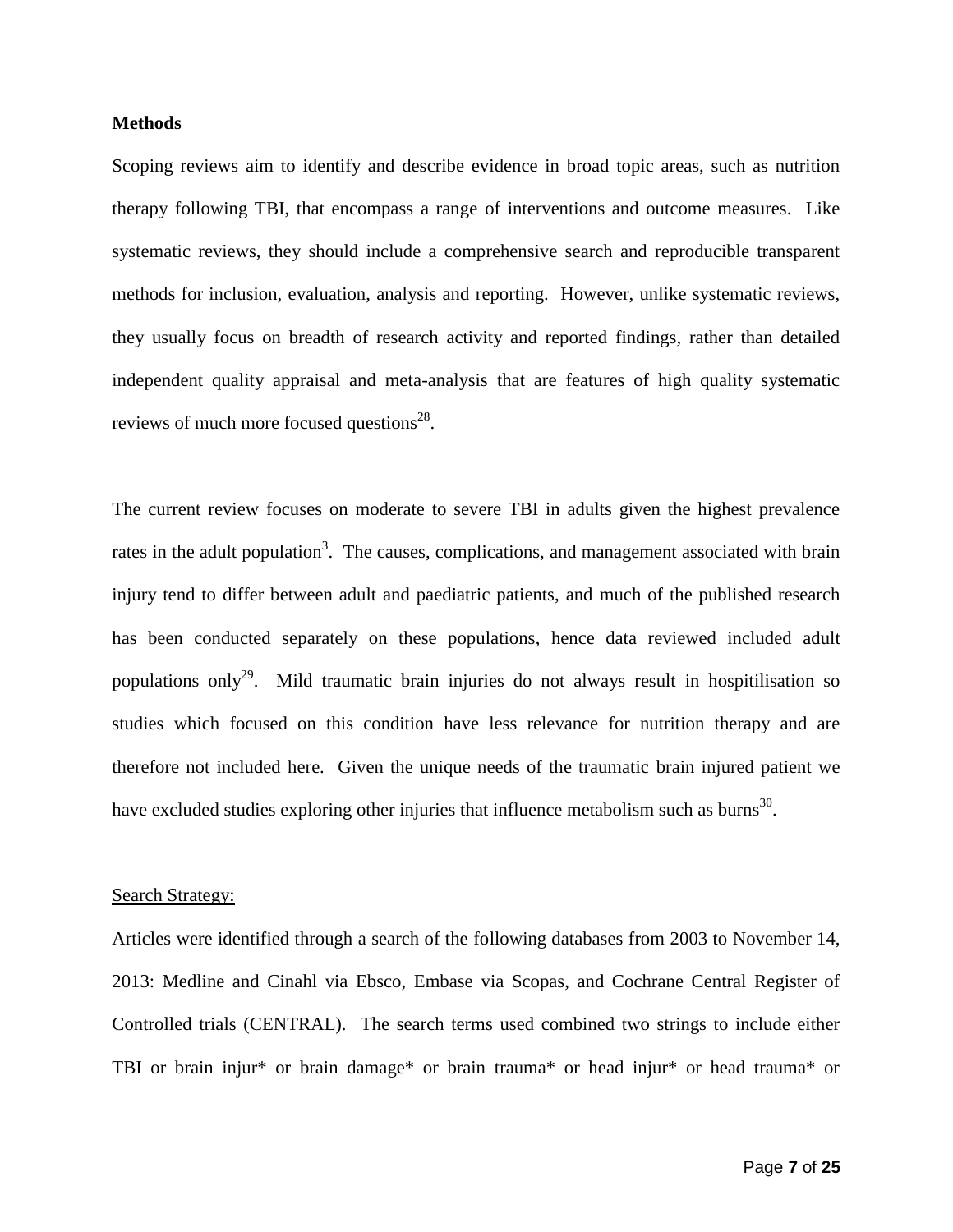craniocerebral trauma\* or craniocerebral injur\* or craniocerebral damage\* or neurotrauma\* or neuroinjur\* AND nutri\* or diet\* or feed or feeding\* or food\* or cataboli\*. Articles including the following search terms were excluded: stroke, paediatric\*, pediatri\*, infant\*, and animal\*. Appropriate truncation was used to account for plural words. The Neurotrauma reviews of the Global Evidence Mapping (GEM) Initiative and Evidence-Based Review of Moderate to Severe Acquired Brain Injury (ERABI) databases were also searched for nutrition and traumatic brain injuries<sup>[31,](#page-21-5) [32](#page-21-6)</sup>. Databases were only searched for articles published from 2003 onwards given a systematic review conducted at this time provided a comprehensive review of the evidence<sup>[22](#page-20-10)</sup>, and several prior systematic reviews have been updated since  $2003^{23-25}$ . Reference lists of all included articles were also searched.

### Selection Process:

Abstracts of articles identified in the search were screened according to inclusion/exclusion criteria. Inclusion criteria were: (1) studies of adults (aged  $\geq$ 16 years); (2) moderate or severe traumatic brain injury as defined as GCS score 3-13; (3) description of a type of nutrition support or therapy; (4) at least one of the following defined outcome measures of TBI: mortality, change in GCS, GOS, or APACHE II score, or ICU or hospital length of stay (LOS). Studies were excluded if: (1) they were published in a language other than English; (2) the intervention was in children or animals; (3) they had a sample size of one patient; (4) other injuries included a direct insult to gastrointestinal tract or other conditions resulting in increased systemic response e.g. burns; (5) they were published prior to 2003; (6) they did not include at least one of the stated outcomes; or (7) results for TBI patients were not separated from those of other patients. Several reviews were also identified. These were only included if the main focus was nutrition therapy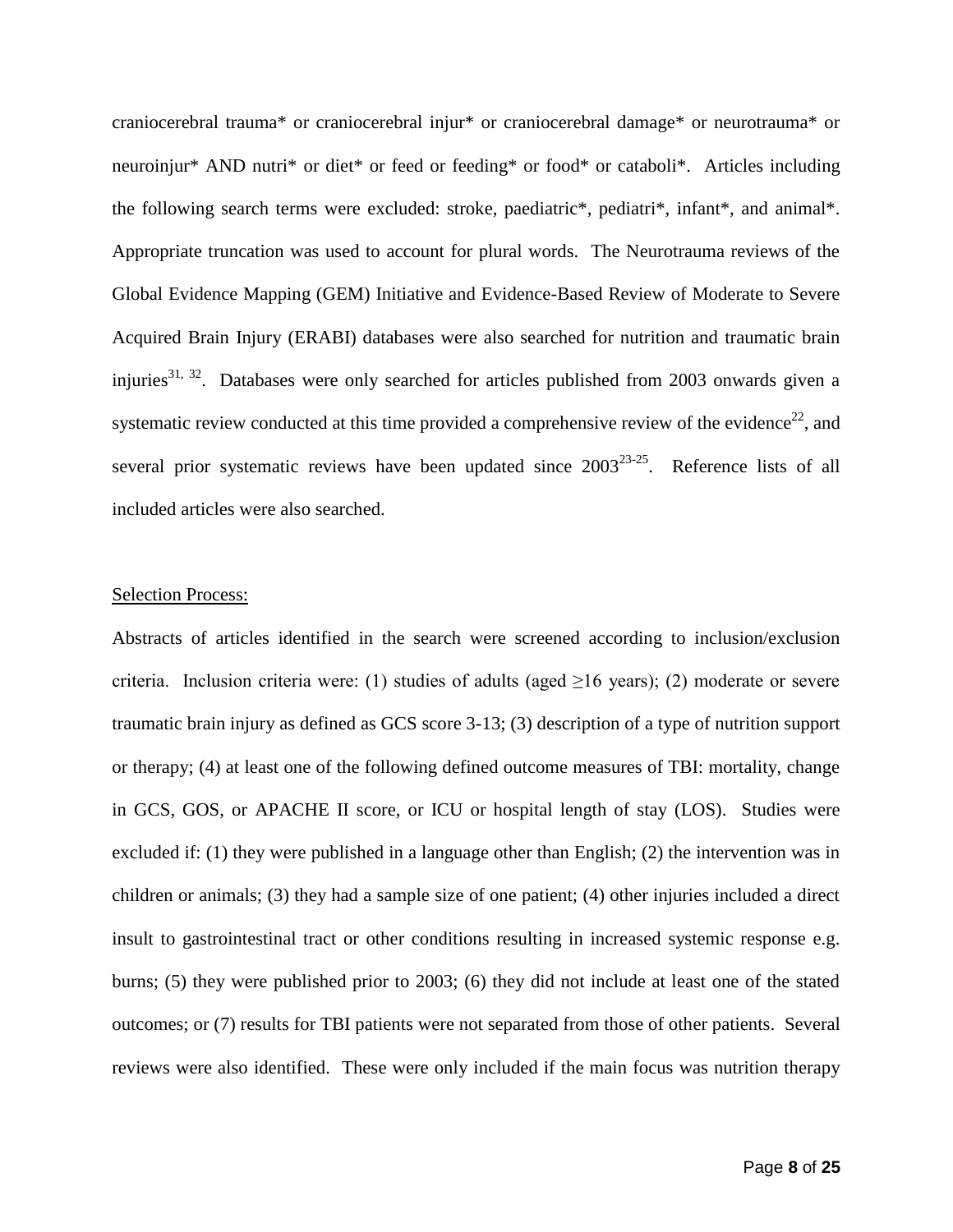for TBI to demonstrate the breadth of published research. Duplicates were removed at the abstract review stage. In cases where the relevance of the article was unclear from the abstract, the full text article was retrieved. Articles investigating increased metabolism and gastrointestinal intolerance were excluded as they did not demonstrate the effect of nutrition therapy on the defined outcome measures (Figure 1).

Data was extracted from articles according to: (i) timing of feed provision; (ii) route of administration of feeding; (iii) type of nutrients provided including kilojoules, macronutrient, micronutrient, or immunonutrient provided; and (iv) feeding environment using a standardised form adapted from a combination of scoping review methodology papers and published scoping reviews<sup>[28,](#page-21-2) [33-36](#page-21-7)</sup>. A different data extraction criterion was used for the included narrative reviews developed from the previous form. Guidelines for nutrition therapy were collected through reference checks and web searches using the same search terms, and analysed separately in order to extract the most relevant information. Articles were classified according to the Australian National Health and Medical Research Council (NHMRC) levels of evidence criteria, which are similar to international classifications $37$ .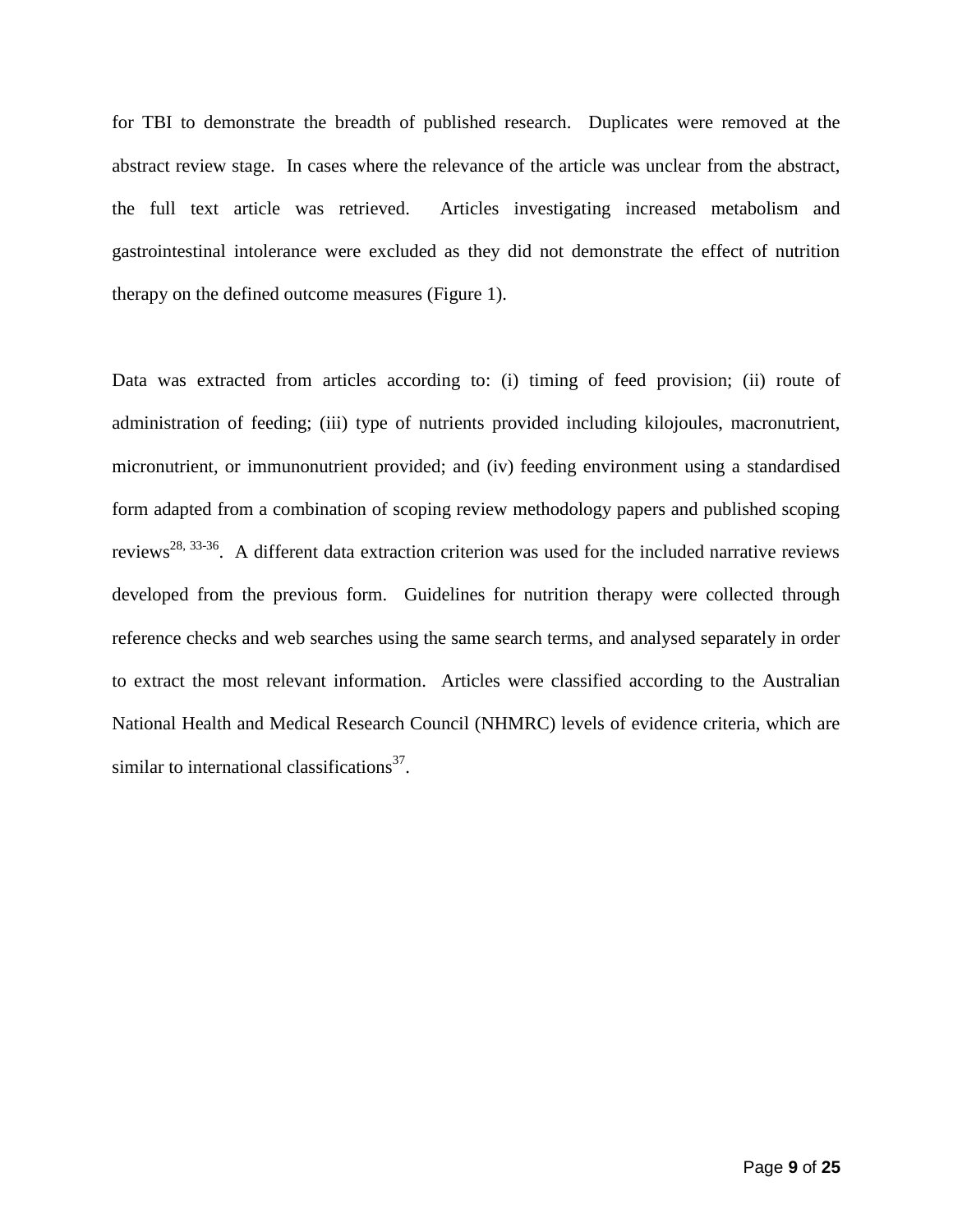## **Results:**

The initial database search identified 1,574 unique articles within individual databases. After 142 duplicates across databases were removed, 1,432 articles remained. Title and abstract screening led to the retrieval of 230 potentially-relevant articles for assessment. One article was identified from a previous Google search and included in the analyses. Separate searches of the GEM and ERABI databases found two studies that met inclusion criteria. Seven articles were identified for retrieval from a search of reference lists, however these were all excluded after the abstract review stage as they did not meet the inclusion criteria for the population group. After full text review, 20 articles (two systematic reviews, one meta-analysis, five narrative reviews, and the remainder original research articles) were included in the scoping review. A narrative review was defined as an article that reviewed the literature without the use of specific systematic collection or collation of data and was mainly descriptive in nature. The most common reason for excluding articles was the lack of a clear description of the nutrition prescription (Figure 1). Other excluded articles contained only a small section on TBI, did not present data separately from other conditions, or did not report the defined outcome measures. No other scoping review published in the area of nutrition therapy following TBI was identified.

The number of articles on each topic are shown in Figure 2. 'Timing of feed provision' included articles exploring early versus delayed initiation of feeding; 'Route of administration of feeding' included articles discussing the route of delivery of nutrition therapy (e.g. enteral versus parenteral, gastric versus jejunal); studies that examined the provision of specific nutrients on TBI (energy, protein, fatty acids, probiotics, micronutrients, and immunonutrients) were categorised under the heading of 'Type of nutrients provided'. Some articles addressed more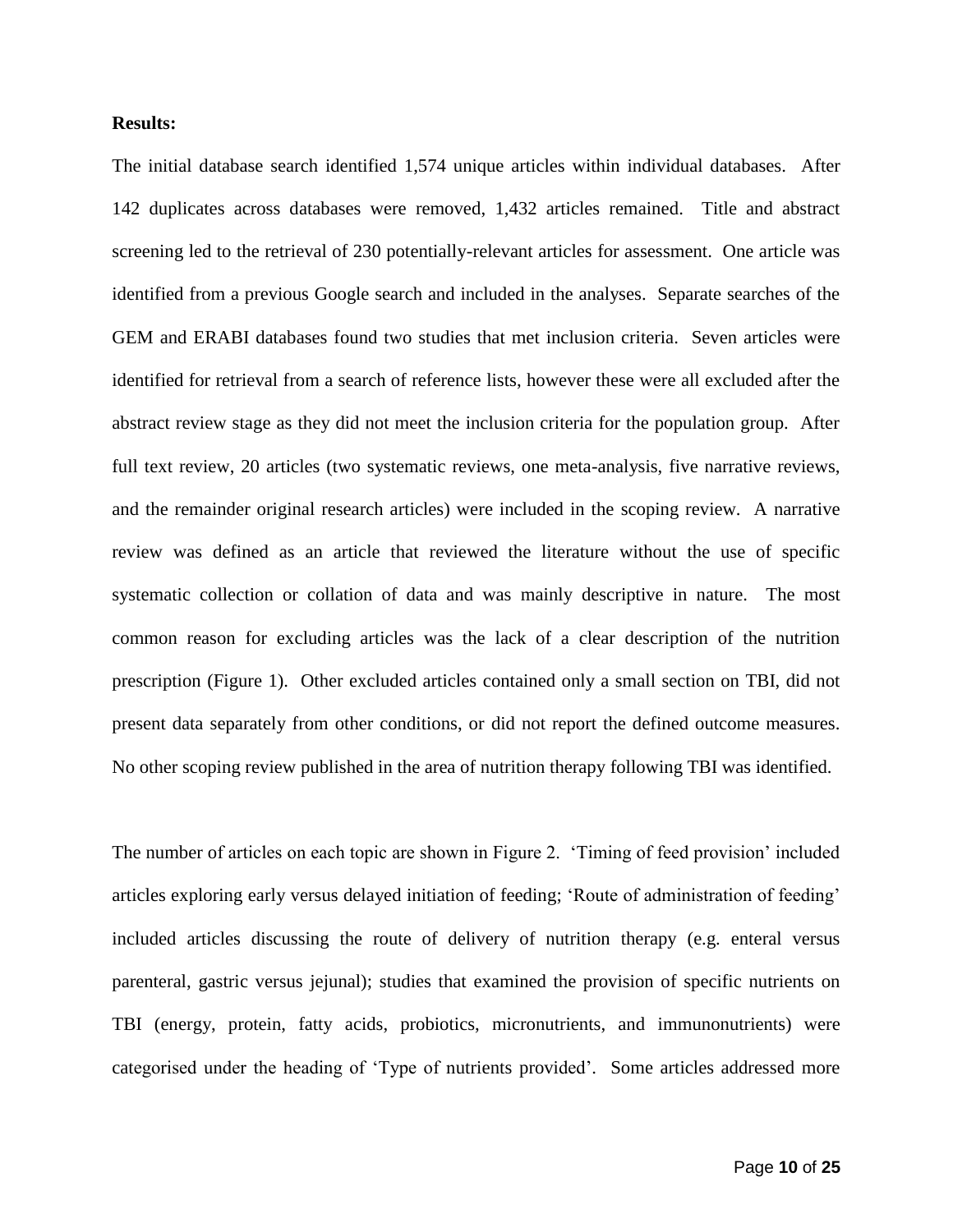than one topic and were included under more than one heading. Feeding environment, defined as the setting in which provision of nutrition therapy takes place, was an aim of this search however no articles meeting the criteria were revealed in the search.

Of the 20 identified papers, eight were classified as review articles: two were systematic reviews; one a meta-analysis; and five were narrative reviews, that is, they reviewed the literature without the use of specific systematic collection or collation of data and were mainly descriptive in nature.

## *Primary Research Articles:*

#### Timing of feed provision:

The five primary research studies that examined the impact of timing of initiation of feeding on the defined outcome measures are summarised in Table 1. One was an  ${RCT}^{38}$  ${RCT}^{38}$  ${RCT}^{38}$ , three were cohort studies<sup>[39-41](#page-22-2)</sup>, and one a case series<sup>[42](#page-22-3)</sup>. Early versus delayed feeding was defined in each article as: within 48 hours<sup>[38,](#page-22-1) [40](#page-22-4)</sup>; by day three<sup>[42](#page-22-3)</sup>; three versus four to seven versus greater than seven days<sup>[39](#page-22-2)</sup>; and five versus seven days<sup>[41](#page-22-5)</sup>. The RCT<sup>[38](#page-22-1)</sup> found no difference on mortality rate of early versus delayed feeding, while all three cohort studies<sup>[39-41](#page-22-2)</sup> found a positive influence on mortality. A positive relationship between early feeding and reduced LOS in hospital and ICU was found in the case series that assessed  $LOS^{42}$  $LOS^{42}$  $LOS^{42}$ . One cohort<sup>39</sup> explored the effect of timing on GOS demonstrating a positive influence on GOS at three, but not at six, months. The case series<sup>[42](#page-22-3)</sup> found that timing had no effect on GCS at time of discharge.

### Route of administration of feeding: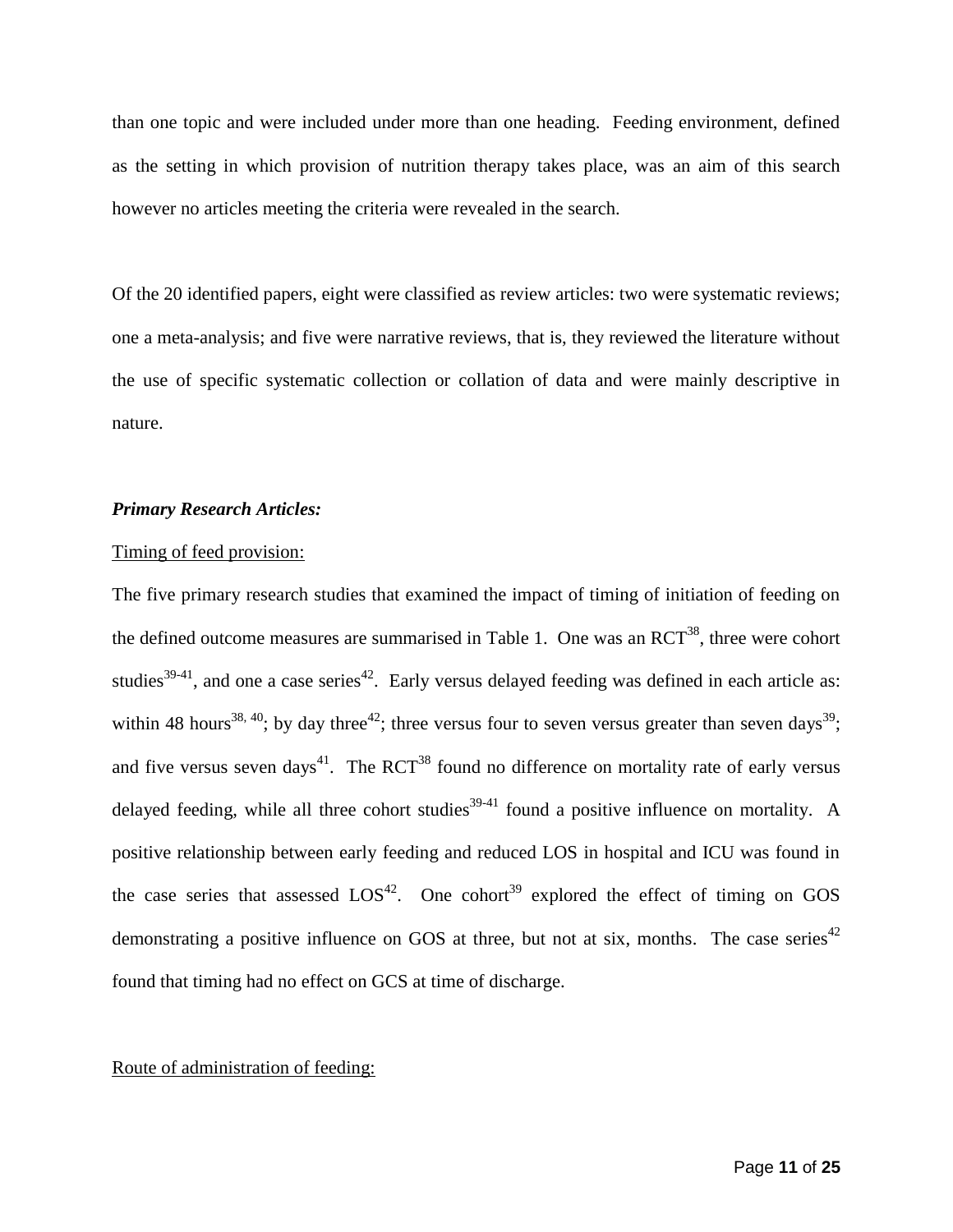Three  $RCTs^{43.45}$  explored the influence of feeding route on the defined outcome measures as shown in Table 1. One of these explored parenteral versus enteral feeding<sup>[43](#page-22-6)</sup> and the other two examined transpyloric versus gastric feeding<sup> $44, 45$  $44, 45$ </sup>. Two of the three RCTs explored the influence of route on mortality, one reporting no difference in mortality between parenteral and enteral<sup>43,</sup> and the other finding no difference between transpyloric and gastic<sup>44</sup>. All three RCTs concluded that the route of feeding had no impact on LOS in  $ICU^{43-45}$  $ICU^{43-45}$  $ICU^{43-45}$ , and two reported no impact on LOS in hospital $44,45$ . No original research study was found that used GOS as an outcome.

### Type of nutrients provided:

As summarised in Table 1, five primary research studies (four  $RCTs^{46-49}$  $RCTs^{46-49}$  $RCTs^{46-49}$ , and one cohort study<sup>[41](#page-22-5)</sup>) considered the effect of specific nutrient provision on TBI outcomes. Studies investigating the addition of glutamine and branched-chain amino acid  $(BCAA)^{46}$  $(BCAA)^{46}$  $(BCAA)^{46}$ , probiotics<sup>[48](#page-23-2)</sup>, or immunonutrient-rich enteral nutrition<sup>[49](#page-23-3)</sup>, found no impact on mortality. Hartl and colleagues demonstrated that every 10kcal/kg decrease in energy increased mortality by  $30-40\%$ <sup>[41](#page-22-5)</sup>. A reduction in ICU LOS was shown with the provision of probiotics delivered nasogastrically<sup>[48](#page-23-2)</sup>, and a glutamine-probiotic combination<sup>[47](#page-23-4)</sup>, but not with a glutamine-BCAA combination<sup>[46](#page-23-1)</sup>.

#### Feeding environment:

No articles exploring the influence of feeding environment, such level of feeding assistance provided or ward versus dining room, on outcome measures were found. All studies focused on the acute care setting, in particular nutrition therapy in the intensive care unit, and no identified studies explored nutrition during the rehabilitation phase or until nutrition treatment is no longer required.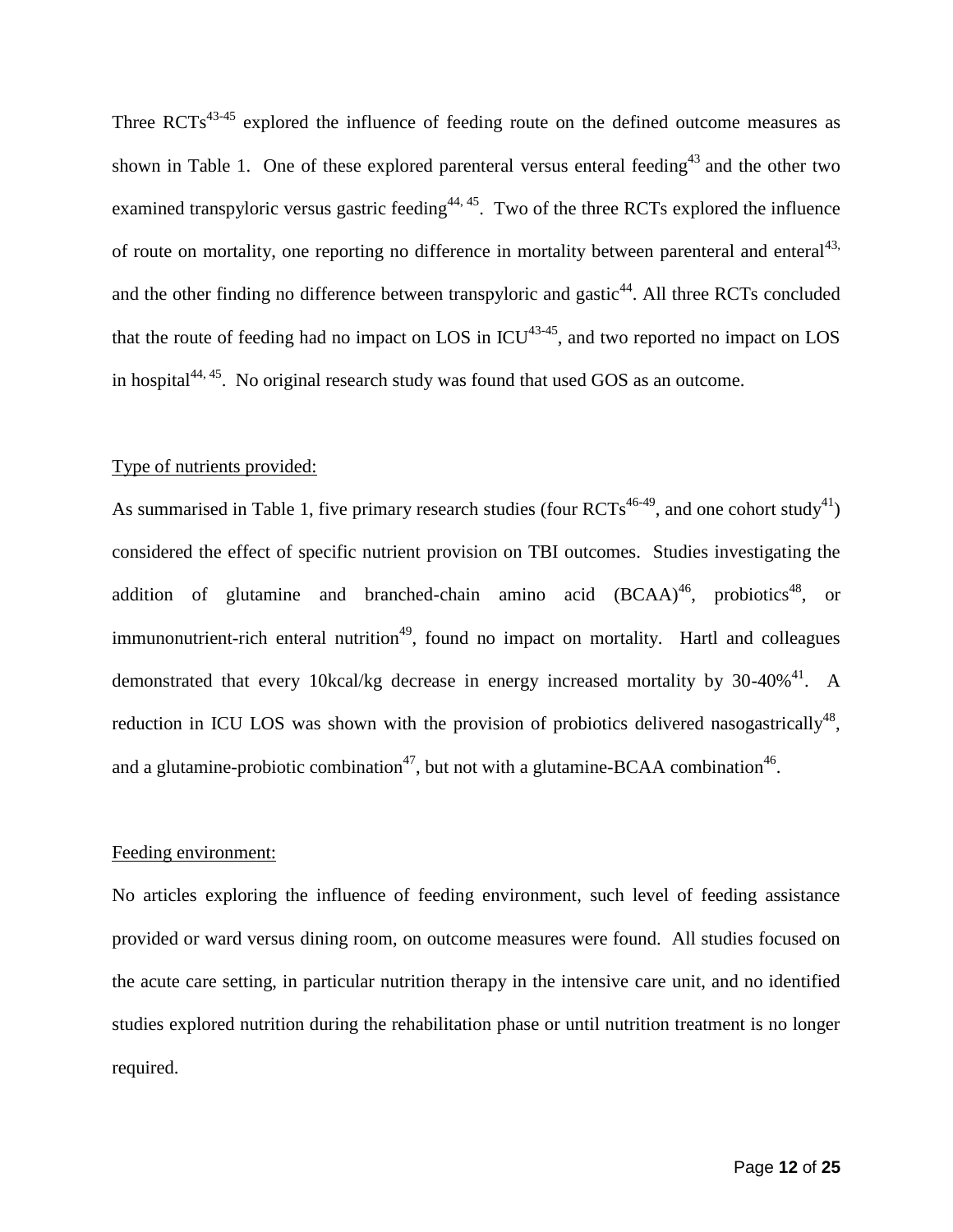## *Review Articles:*

### Timing of feed provision:

Two systematic reviews<sup>[26,](#page-21-0) [27](#page-21-1)</sup>, one meta-analysis<sup>[50](#page-23-5)</sup>, and three narrative reviews<sup>[51-53](#page-23-6)</sup> examined the impact of timing of initiation of feeding on the defined outcome measures as summarised in Table 1. One systematic review<sup>[26](#page-21-0)</sup> and the meta-analysis<sup>[50](#page-23-5)</sup> concluded a positive influence of early versus delayed feeding on mortality, with the meta-analysis showing significant reduction of mortality rate with early feeding<sup>[50](#page-23-5)</sup>. The meta-analysis concluded that timing of feed provision had no significant difference in ICU  $\text{LOS}^{50}$  $\text{LOS}^{50}$  $\text{LOS}^{50}$  in contrast to that found in the case-series by Vitaz and colleagues<sup>[42](#page-22-3)</sup>. Two of the reviews explored the effect of timing on GOS: the systematic review concluded that early feeding improves GOS at three but not six months<sup>[27](#page-21-1)</sup>; and the metaanalysis concluded that early feeding resulted in a significantly lower risk of poor outcome however time points of GOS measurement were not stated $50$ . The three narrative reviews each provided a recommendation for early initiation of feeding within 24-72 hours<sup>[51](#page-23-6)</sup>, 48 hours<sup>[53](#page-23-7)</sup>, and 72 hours<sup>[52](#page-23-8)</sup>, using other narrative reviews, articles using different modes of feeding as well as timing, or the practice guidelines to support these recommendations<sup>27, 56, 57</sup>.

## Route of administration of feeding:

One systematic review<sup>[26](#page-21-0)</sup>, one meta-analysis<sup>[50](#page-23-5)</sup>, and three narrative reviews<sup>[51-53](#page-23-6)</sup> explored the influence of feeding route on the defined outcome measures as shown in Table 1. Both the systematic review and the meta-analysis explored parenteral versus enteral feeding on mortality<sup>[26,](#page-21-0) [50](#page-23-5)</sup>. The systematic review found that enteral feeding increased the relative risk for mortality above parenteral feeding<sup>[26](#page-21-0)</sup>, and the meta-analysis found a trend toward lower mortality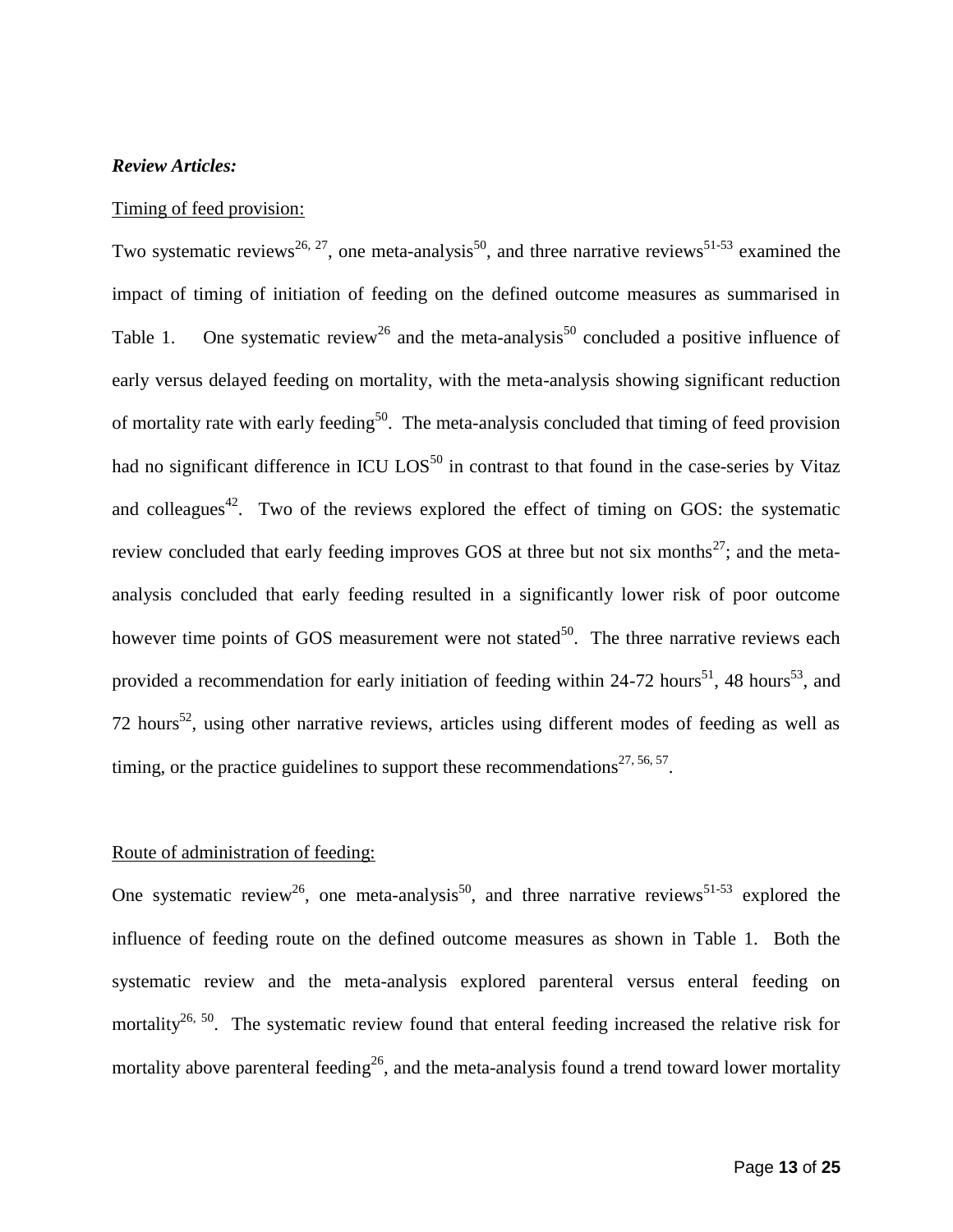rate with parenteral nutrition<sup>[50](#page-23-5)</sup>. Only the meta-analysis reported on GOS, showing a trend towards a reduction in the relative risk of poor outcome with parenteral nutrition<sup>[50](#page-23-5)</sup>. However, all three narrative reviews recommended enteral nutrition over parenteral feeding<sup>[51-53](#page-23-6)</sup>, unless in the case of prolonged gastrointestinal dysfunction<sup>[52](#page-23-8)</sup> or when enteral is unable to meet nutritional goals<sup>[51](#page-23-6)</sup>. While one of these narrative reviews referenced the Canadian Clinical Practice Guidelines<sup>[51](#page-23-6)</sup>, the other two narrative reviews provided no references to support these recommendations<sup>[52,](#page-23-8) [53](#page-23-7)</sup>.

#### Type of nutrients provided:

As summarised in Table 1, one systematic review<sup>[27](#page-21-1)</sup> and three narrative reviews<sup>51, 54, 55</sup> considered the effect of specific nutrient provision on TBI outcomes. The systematic review found a non-significant trend for zinc supplementation and reduced mortality<sup>[27](#page-21-1)</sup> as supported by one narrative review<sup>[54](#page-23-9)</sup>. Both Cope<sup>54</sup> and Vizzini<sup>[51](#page-23-6)</sup> conclude that zinc supplementation can improve GCS scores, however the optimal dose is currently unknown. Only one narrative review<sup>55</sup> discussed the effect of immune-enhancing diets, concluding that a high-protein formula enriched with Larginine, glutamine, and omega-3 fatty acids for the first 7-10 days post-injury can reduce hospital LOS.

Given no studies were found on the impact of feeding environment on TBI outcomes it is unsurprising that no reviews addressed this.

## *Guidelines:*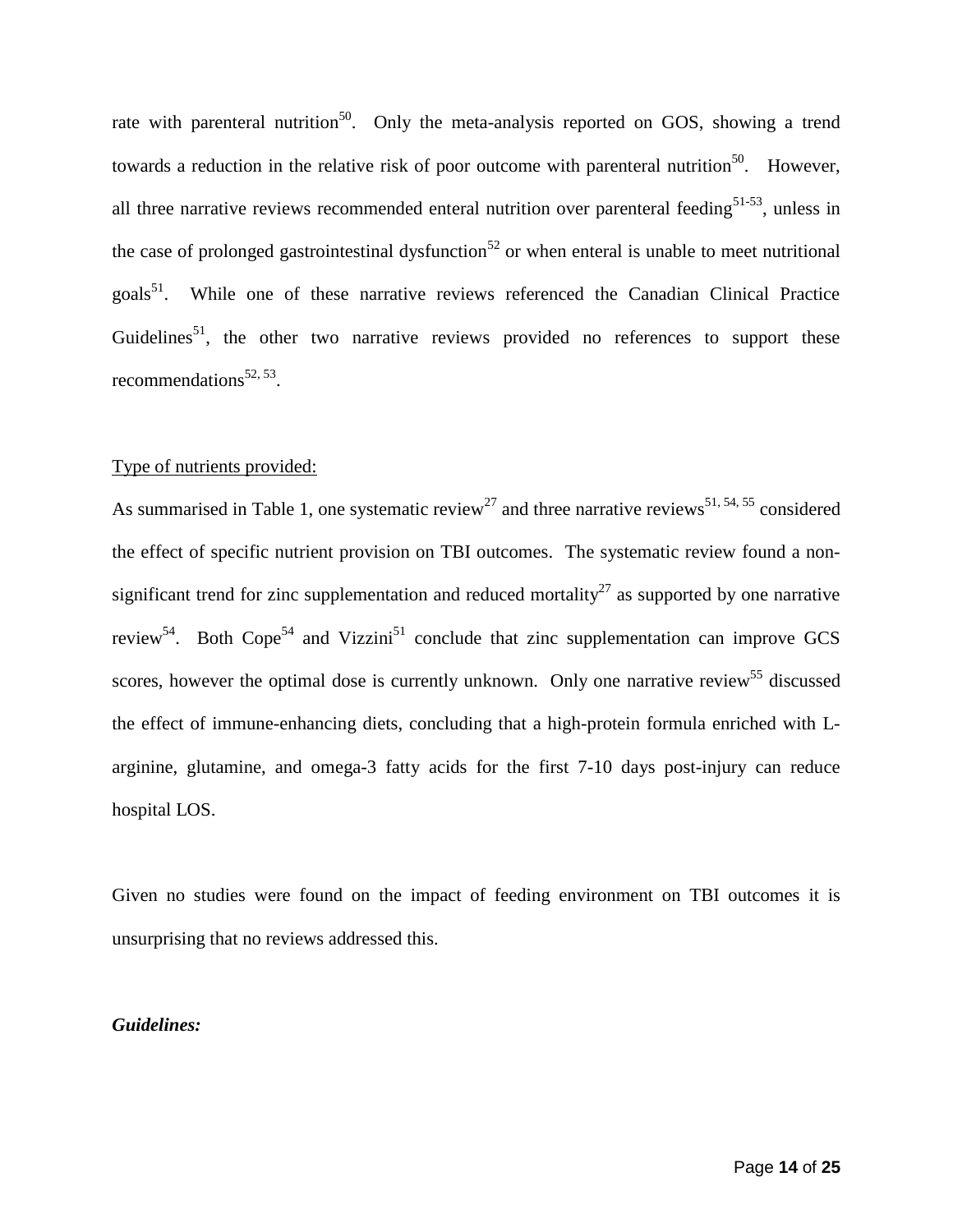Three practice guidelines for use in the critically ill or trauma patient were identified and included<sup>27, 56, 57</sup>. The Guidelines of the Brain Trauma Foundation in the USA focused specifically on nutrition in severe  $TBI^{27}$  $TBI^{27}$  $TBI^{27}$ ; The Eastern Association for the Surgery of Trauma in the USA focused on general trauma which included head injury and burns<sup>[57](#page-24-0)</sup>; and the Canadian Critical Care Practice Guidelines in Canada focused on the critically ill population with some head injury specific recommendations<sup>56</sup>. All guidelines made recommendations on the common areas of timing of feed initiation (early versus delayed), administration of feeding (gastric versus jejunal versus parenteral), and nutrient provision (immune-enhancing, and macronutrient composition)<sup>27, 56, 57</sup>. There was a recommendation for early initiation of enteral feeding (within 24-48 hours of admission) over parenteral nutrition or delayed feeding<sup>56, 57</sup> and a further recommendation for full energy requirements to be met by day seven post-injury<sup>[27](#page-21-1)</sup>. Two sets of guidelines provided a recommendation on overcoming barriers of nutrition therapy in TBI; one set of guidelines recommended using post-pyloric feeds if gastric feeding is not tolerated within 48 hours of injury<sup>56</sup>, and another set highlighted the importance of implementing strategies to optimise delivery of nutrients such as starting at target rate, jejunal feeding, and higher thresholds for gastric residual volumes<sup>57</sup>. Importantly, all guidelines stated that there was insufficient data to support recommendations regarding macronutrient intake, and immunemodulating or enhanced nutrition including omega-3 fatty acids, glutamine, arginine, nucleotides, antioxidants, and provision of additional nutrients such as zinc and selenium<sup>27, 56, 57</sup>.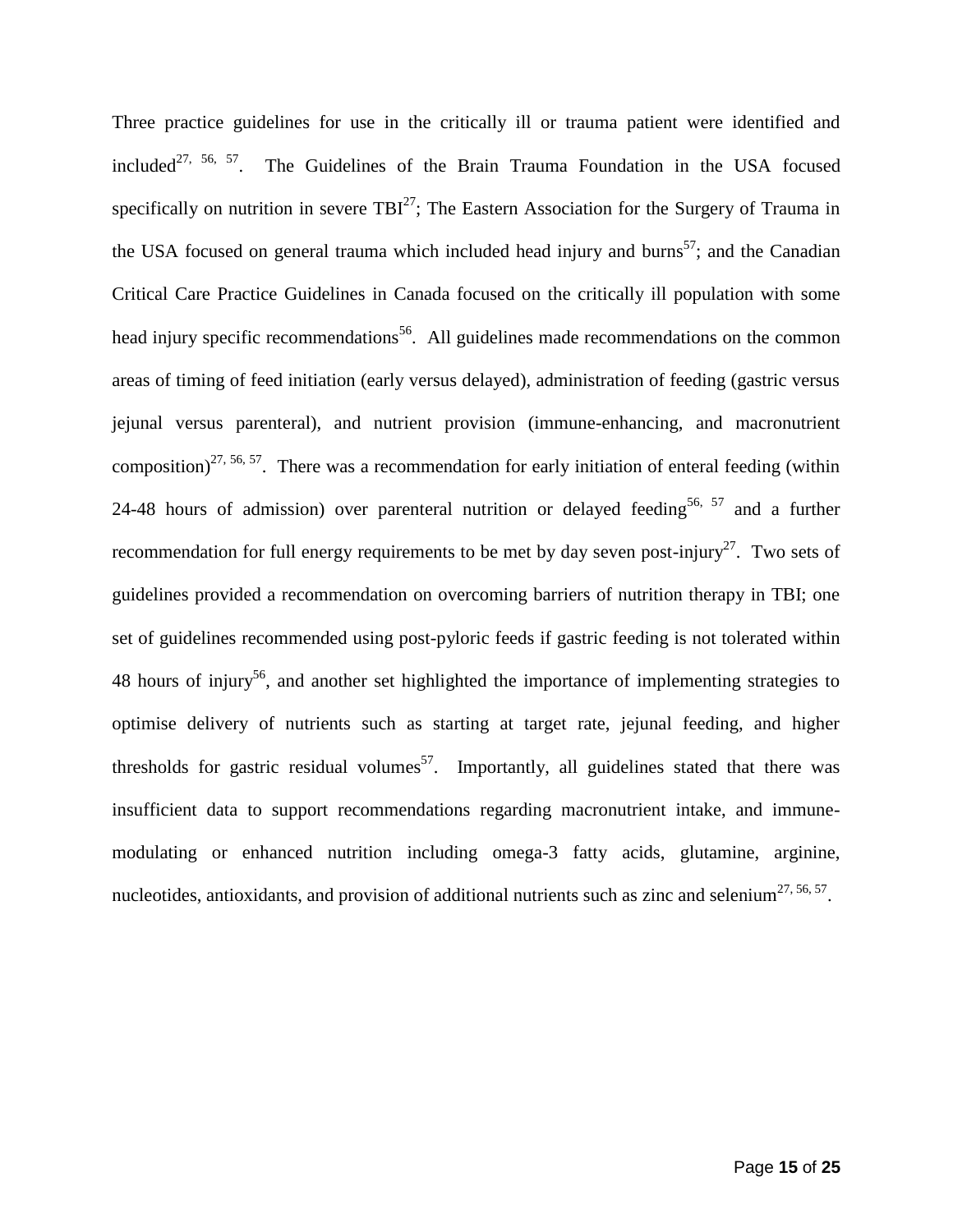## **Discussion**

This scoping review examined the evidence on nutrition therapy in TBI, identifying a range of research topics previously not captured by systematic reviews or meta-analyses, including provision of nutrients and immunonutrition. No published research about the feeding environment was found. Nutrition therapy appears to be an under-researched area and evidence that does exist is equivocal. Practitioners therefore lack evidence-based guidance on the optimal timing of initiation or administration of feeding, or nutrient provision, in terms of improving mortality or morbidity outcomes. The few relatively small trials that have been conducted may have been underpowered to show significant differences, and larger, high quality trials may be needed.

The two identified systematic reviews covered more than one aspect of nutrition therapy, such as timing and administration<sup>[26](#page-21-0)</sup>, and the ability of nutrition therapy to meet requirements<sup>[27](#page-21-1)</sup>. The combination of numerous research questions into a single review may demonstrate the limited evidence available to complete a systematic review on a single aspect of nutrition care. Many of the conclusions in these reviews are based on the finding of only one or two studies. The metaanalysis published by Wang and colleagues in March 2013 provides a synthesis of RCTs and prospective cohort studies investigating timing, route, and nutrient provision in TBI however it inadequately reflects the breadth of research conducted $^{50}$  $^{50}$  $^{50}$ .

Three sets of guidelines were identified that provide recommendations on nutrition therapy in TBI<sup>27, 56, 57</sup>, however the recommendations were based on small numbers of studies of both questionable quality and relevance. Some of the practice recommendations were supported by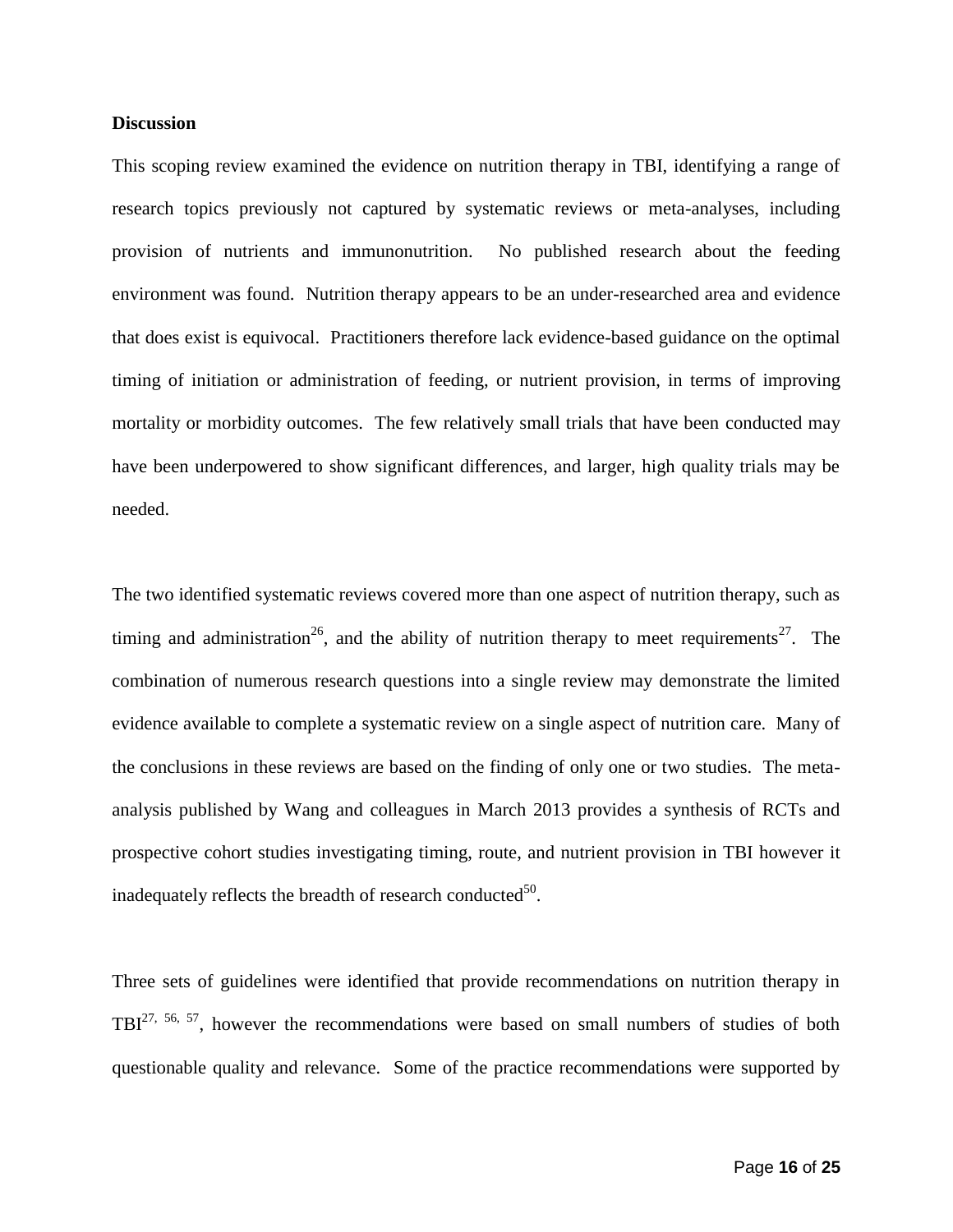one or two studies only, many of which were conducted in the 1980s under different medications and technological regimes, with inadequately defined outcome measures and small patient numbers. The guidelines were found to be limited in the scope of practice covered, or generalised to the critically ill or general trauma population despite the unique needs of the TBI patient being well documented.

A major finding from the current scoping review is the inconsistency of methods used in nutrition studies, particularly in relation to outcome definitions. This current review included studies that had mortality, morbidity (using GCS, GOS, or APACHE II), or ICU or hospital LOS as an outcome, however inconsistencies in the way these outcomes were measured is a limitation previously recognized to affect likely results<sup>58</sup>. Some reviews failed to define how outcomes, such as neurological outcome, were measured in the included studies<sup>[27](#page-21-1)</sup>. Different studies used different protocols to measure the same outcome, for example the extent of disability was measured using GCS, GOS, and APACHE II. In addition, there was often not one clear primary outcome measure used. Time points of outcome measurements varied between studies; for example morbidity was measured between two weeks $41$  and six months $39$  post-injury depending on the trial, which is likely to have a significant impact on results, given the severity of injury and length of stay in ICU and hospital. Most studies did not explore mortality beyond three weeks post-injury. Many articles which were included did not use mortality or morbidity as an outcome measure, hence the safety of the intervention may be unknown. Anthropometric data were not routinely collected in the included studies and such intermediate outcomes could be useful in future studies. Further consensus of the ideal outcome measures, and the most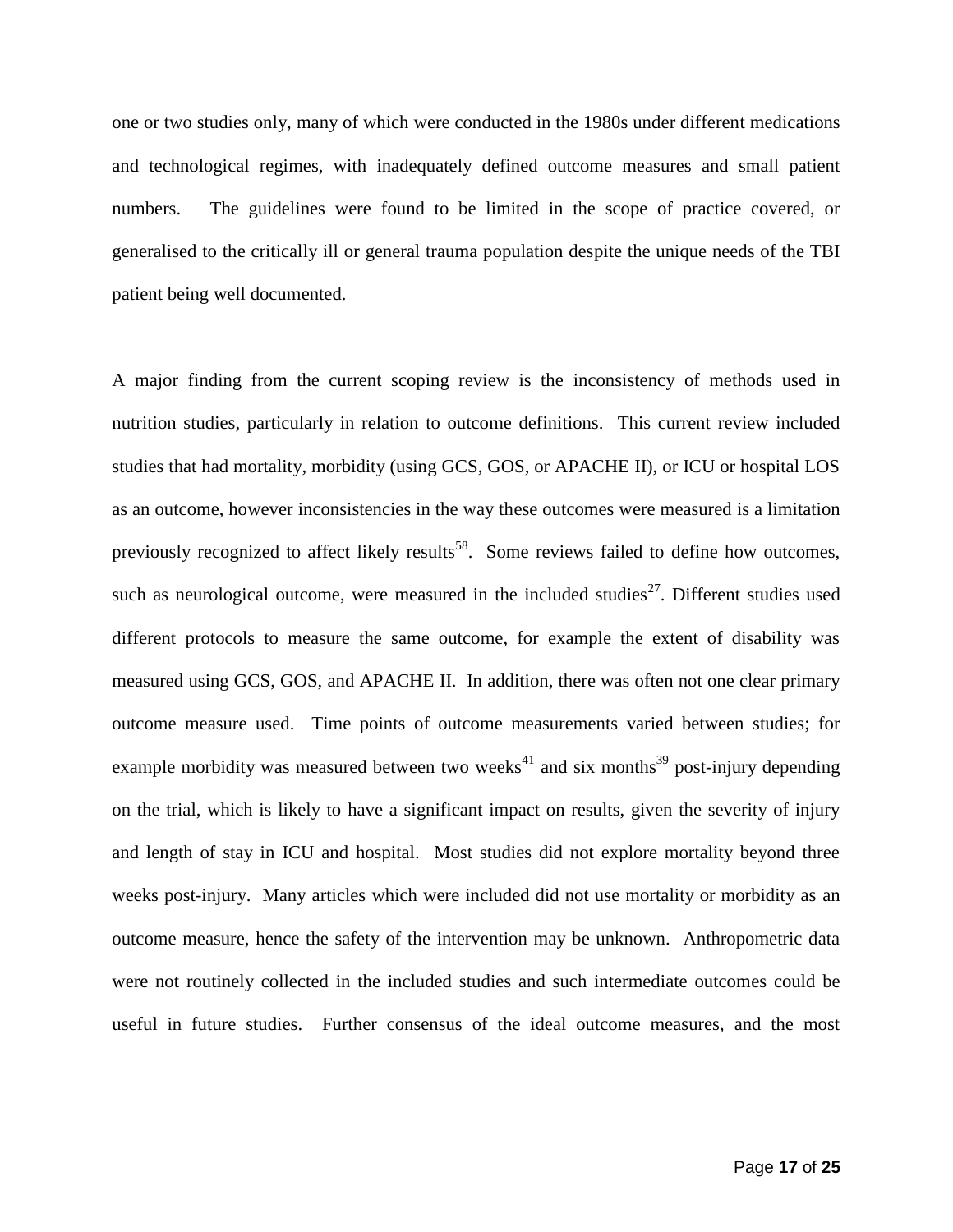appropriate method and timing of their measurement, is required to enable comparison between studies and synthesis of the evidence.

Clearer definitions of threshold values of continuous measures are also required for interventions since inconsistencies in classifications of hyperglycaemic and feeding intolerance were found between studies<sup>[44,](#page-22-7) [45](#page-23-0)</sup>. Methods to determine nutritional requirements varied greatly between studies. Many studies compared early versus delayed feeding but the definition of timeframe that constituted early or delayed was inconsistent, making comparisons difficult. The early feeding classification varied from 48 hours<sup>[38,](#page-22-1) [40](#page-22-4)</sup>, day three<sup>[39](#page-22-2)</sup>, day four<sup>[42](#page-22-3)</sup>, or day five post-injury<sup>[41](#page-22-5)</sup>, whilst variations in delayed feeding included meeting requirements after day four<sup>[38,](#page-22-1) [42](#page-22-3)</sup>, day seven<sup>[39,](#page-22-2) [40](#page-22-4)</sup>, or day nine post-injury<sup>[26,](#page-21-0) [27](#page-21-1)</sup>. Many of the clinical studies explored similar nutrients, such as glutamine, probiotics, and branched chain amino acids, however comparisons between studies was difficult as these were included in different combinations and doses $47-49$ .

Follow-up assessment periods varied between studies, with nine studies<sup>[27,](#page-21-1) [38,](#page-22-1) [42-44,](#page-22-3) [47-50](#page-23-4)</sup> not stating when follow-up was conducted. All studies focused on the acute hospital admission, generally classified as the first two weeks post-injury, and only one of the systematic reviews<sup>[26](#page-21-0)</sup> and one of the included studies<sup>[39](#page-22-2)</sup> extended past this acute phase to examine outcome measures up to six months post-injury (rehabilitation phase). The provision of nutrition therapy in rehabilitation was therefore not able to be examined. This leads to a lack of evidence to support management guidelines in the later post-injury stage, where many of the complications of TBI persist. Given the changing nature of the brain injury on inflammation and nutritional requirements, further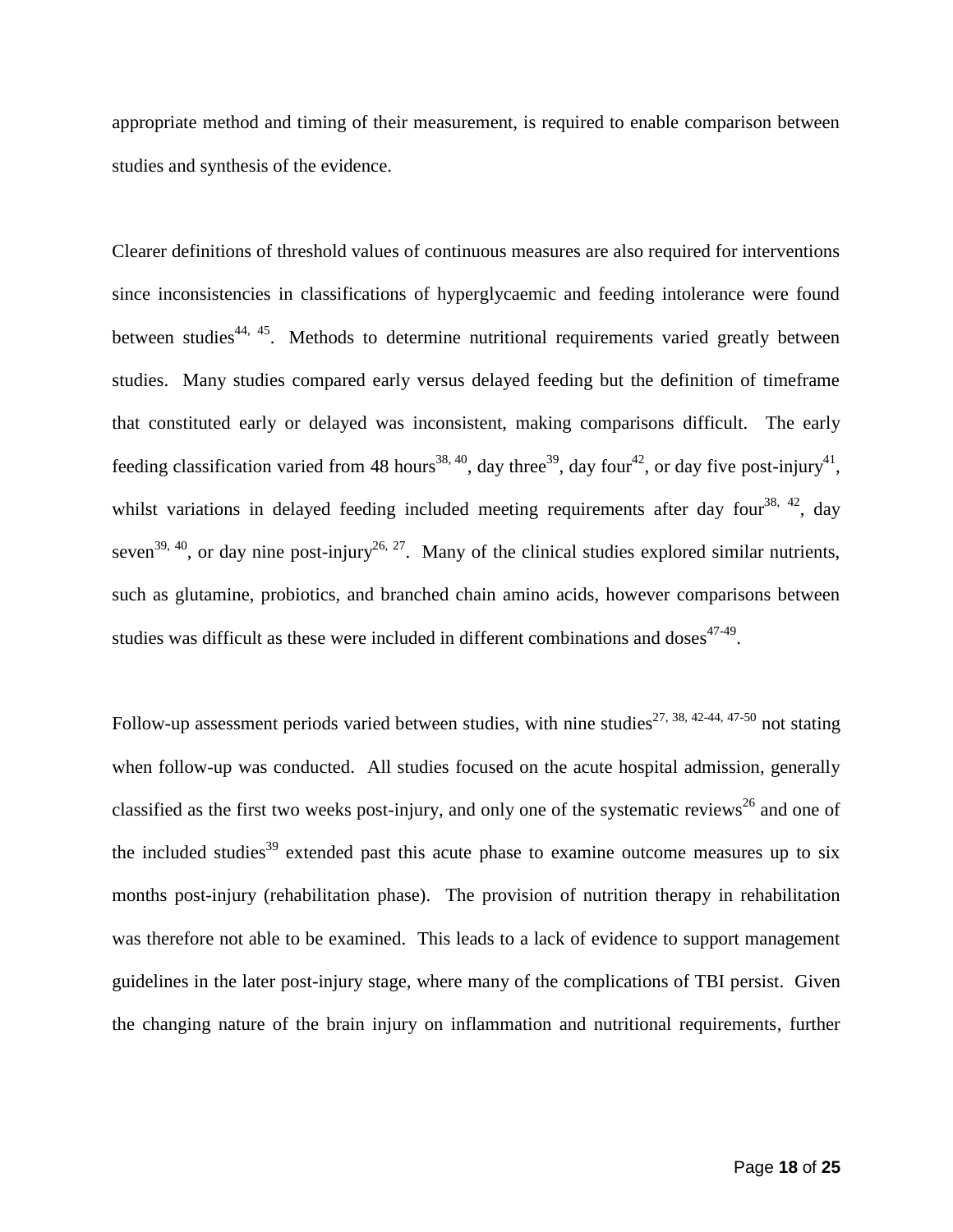research to guide best practice guidelines through all phases of care including intensive care, acute ward, and rehabilitation, is required.

The current scoping review was limited to articles published in English and, as such, relevant studies in other languages may have been missed. Furthermore, systematic reviews were relied on for the results of studies published before 2003, which may have resulted in incomplete reporting of the literature. Nevertheless, these findings from the current scoping review demonstrate that the evidence base to support best practice guidelines for nutrition therapy in moderate to severe TBI patients is limited in scope and methodology. While early initiation of nutrition support can improve patient outcomes, the field is characterised by small study sizes, and inconsistencies between outcome measures and nutrition intervention methodologies which prevent meaningful data synthesis on which to base recommendations. Further high quality, adequately powered clinical trials specific to TBI, with enhanced consistency between definitions and protocols, are essential to improve the evidence-base necessary for safe and effective recommendations for nutritional management of patients with moderate to severe TBI. Internationally accepted definitions of outcomes of mortality, Glasgow Outcome Scale, and nutritional status (e.g. muscle mass and weight) need to be established and applied. Further research is particularly required on the influence of the feeding environment and macro- and micro-nutrient provision on TBI outcomes in the medium to long term. Until further high quality research is available, nutrition therapy should be initiated to meet full caloric requirements by day seven post-injury using strategies to optimise the delivery of nutrients and overcome physiological challenges as determined by experienced clinical judgment, taking into account the individual requirements of the patient.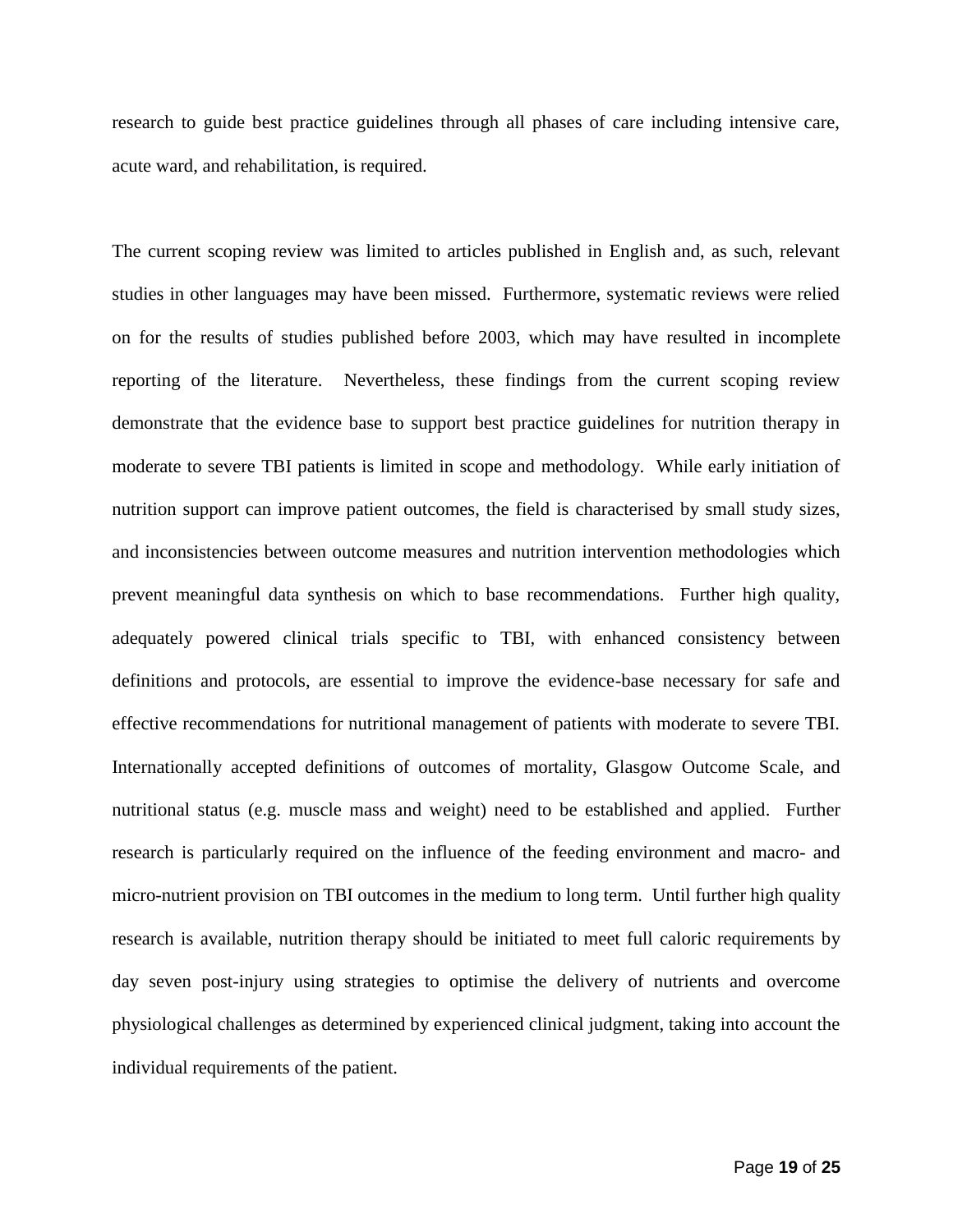# **References**

<span id="page-19-0"></span>1. Menon D. K., Schwab K., Wright D. W., Maas A. I. Position statement: Definition of traumatic brain injury. Arch Phys Med Rehabil. 2010;**91**(11):1637-40.

2. Jennett B. Epidemiology of head injury. Journal of Neurology Neurosurgery and Psychiatry. 1996;**60**(4):362-9.

<span id="page-19-1"></span>3. Hyder A. A., Wunderlich C. A., Puvanachandra P., Gururaj G., Kobusingye O. C. The impact of traumatic brain injuries: A global perspective. NeuroRehabilitation. 2007;**22**:341-53.

<span id="page-19-2"></span>4. Brain Trauma Foundation. Guidelines for the management of severe traumatic brain injury. 3rd Edition. J Neurotrauma. 2007;**24** Suppl 1:S77-82.

<span id="page-19-3"></span>5. American Society for Parenteral and Enteral Nutrition. What is nutrition support therapy? [http://www.nutritioncare.org/About\\_ASPEN/What\\_is\\_Nutrition\\_Support/What\\_is\\_Nutrition\\_Support/20](http://www.nutritioncare.org/About_ASPEN/What_is_Nutrition_Support/What_is_Nutrition_Support/2011) [11](http://www.nutritioncare.org/About_ASPEN/What_is_Nutrition_Support/What_is_Nutrition_Support/2011) [cited 2013 27th June 2013].

<span id="page-19-4"></span>6. Foley N., Marshall S., Pikul J., Salter K., Teasell R. Hypermetabolism following moderate to severe traumatic acute brain injury: a systematic review. J Neurotrauma. 2008;**25**(12):1415-31.

<span id="page-19-5"></span>7. Pepe J., Barba C. The metabolic response to acute traumatic brain injury and implications for nutritional support. J Head Trauma Rehabil. 1999;**14**(5):462-74.

<span id="page-19-6"></span>8. Woodcock T., Morganti-Kossmann M. C. The role of markers of inflammation in traumatic brain injury. Front Neurol. 2013;**4**(18).

9. Anthony D., Couch Y., Losey P., Evans M. The systemic response to brain injury and disease. Brain Behav Immun. 2012;**26**:534-40.

10. Lenz A., Franklin G., Cheadle W. Systemic inflammation after trauma. Injury. 2007;**38**:1336-45.

<span id="page-19-7"></span>11. Calder P. C., Ahluwalia N., Albers R., Bosco N., Bourdet-Sicard R., Haller D., et al. A consideration of biomarkers to be used for evaluation of inflammation in human nutritional studies. Br J Nutr. 2013;**109**(S1):S3-S34.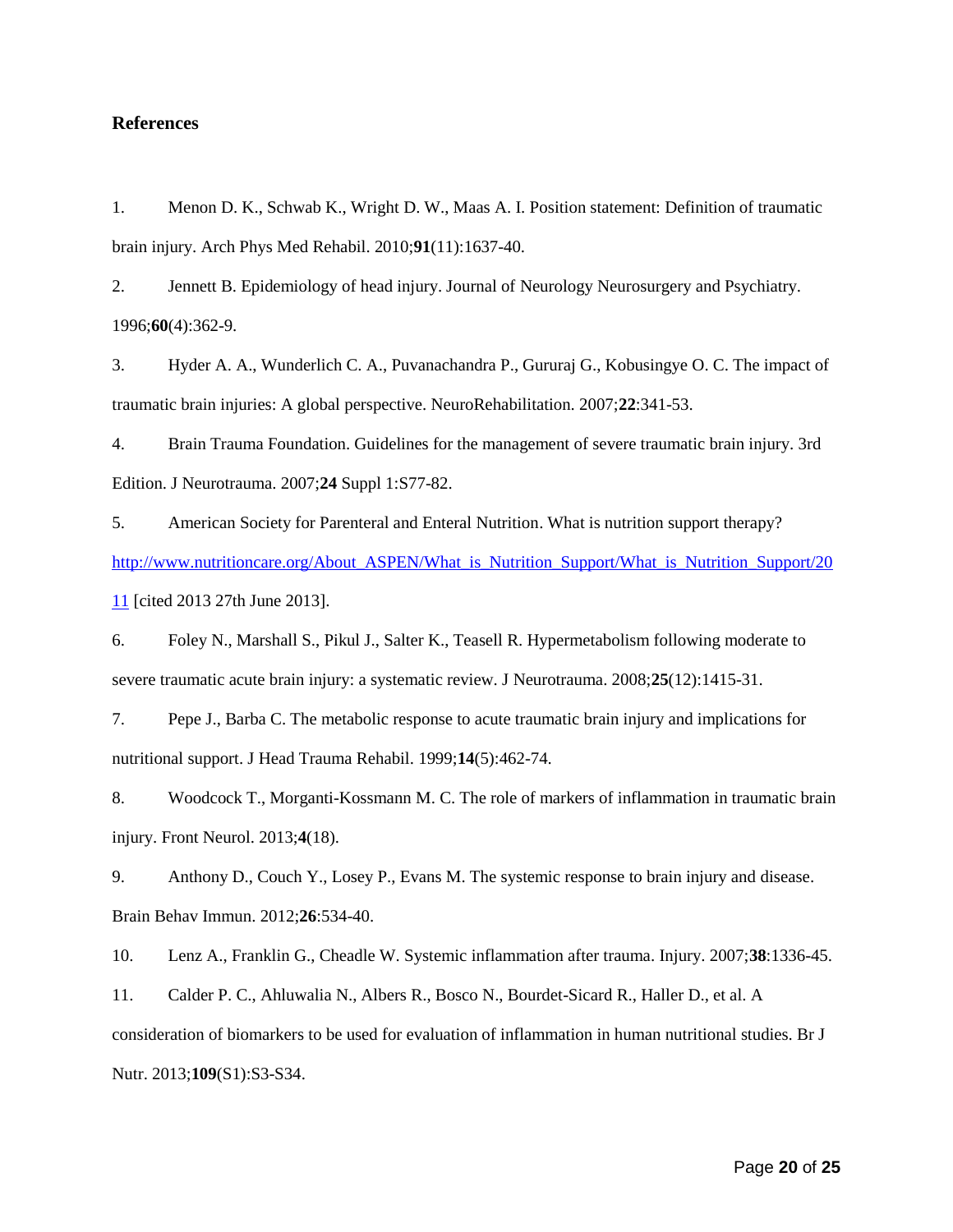<span id="page-20-0"></span>12. Cartwright M. M. The metabolic response to stress: A case of complex nutrition support management. Crit Care Nurs Clin North Am. 2004;**16**(4):467-87.

<span id="page-20-1"></span>13. Dickerson R. N., Pitts S. L., Maish G. O., 3rd, Schroeppel T. J., Magnotti L. J., Croce M. A., et al. A reappraisal of nitrogen requirements for patients with critical illness and trauma. The Journal Of Trauma And Acute Care Surgery. 2012;**73**(3):549-57.

<span id="page-20-2"></span>14. Genton L., Pichard C. Protein catabolism and requirements in severe illness. Int J Vitam Nutr Res. 2011;**81**(2-3):143-52.

<span id="page-20-3"></span>15. Thornton F. J., Schaffer M. R., Barbul A. Wound healing in sepsis and trauma. Shock. 1997;**8**(6):391-401.

<span id="page-20-4"></span>16. Krakau K., Hansson A., Karlsson T., Nygren de Boussard C., Tengvar C., Borg J. Nutritional treatment of patients with severe traumatic brain injury during the first six months after injury. Nutrition. 2007;**23**:308-17.

<span id="page-20-5"></span>17. Dhandapani S. S., Manju D., Sharma B. S., Mahapatra A. K. Clinical malnutrition in severe traumatic brain injury: Factors associated and outcome at 6 months. Indian Journal of Neurotrauma. 2007;**4**(1):35-9.

<span id="page-20-6"></span>18. Tan M., Zhu J.-C., Yin H.-H. Enteral nutrition in patients with severe traumatic brain injury: reasons for intolerance and medical management. Br J Neurosurg. 2011;**25**(1):2-8.

<span id="page-20-7"></span>19. Alhashemi H. H. Dysphagia in severe traumatic brain injury. Neurosciences. 2010;**15**(4):231-6.

<span id="page-20-8"></span>20. Duncan D. G., Beck S. J., Hood K., Johansen A. Using dietetic assistants to improve the outcome of hip fracture: A randomised controlled trial of nutritional support in an acute trauma ward. Age Ageing. 2006;**35**:148-53.

<span id="page-20-9"></span>21. Burke A. Hungry in hospital? London: Association of Community Health Councils for England and Wales, 1997.

<span id="page-20-10"></span>22. Krakau K., Omne-Pontén M., Karlsson T., Borg J. Metabolism and nutrition in patients with moderate and severe traumatic brain injury: A systematic review. Brain Inj. 2006;**20**(4):345-67.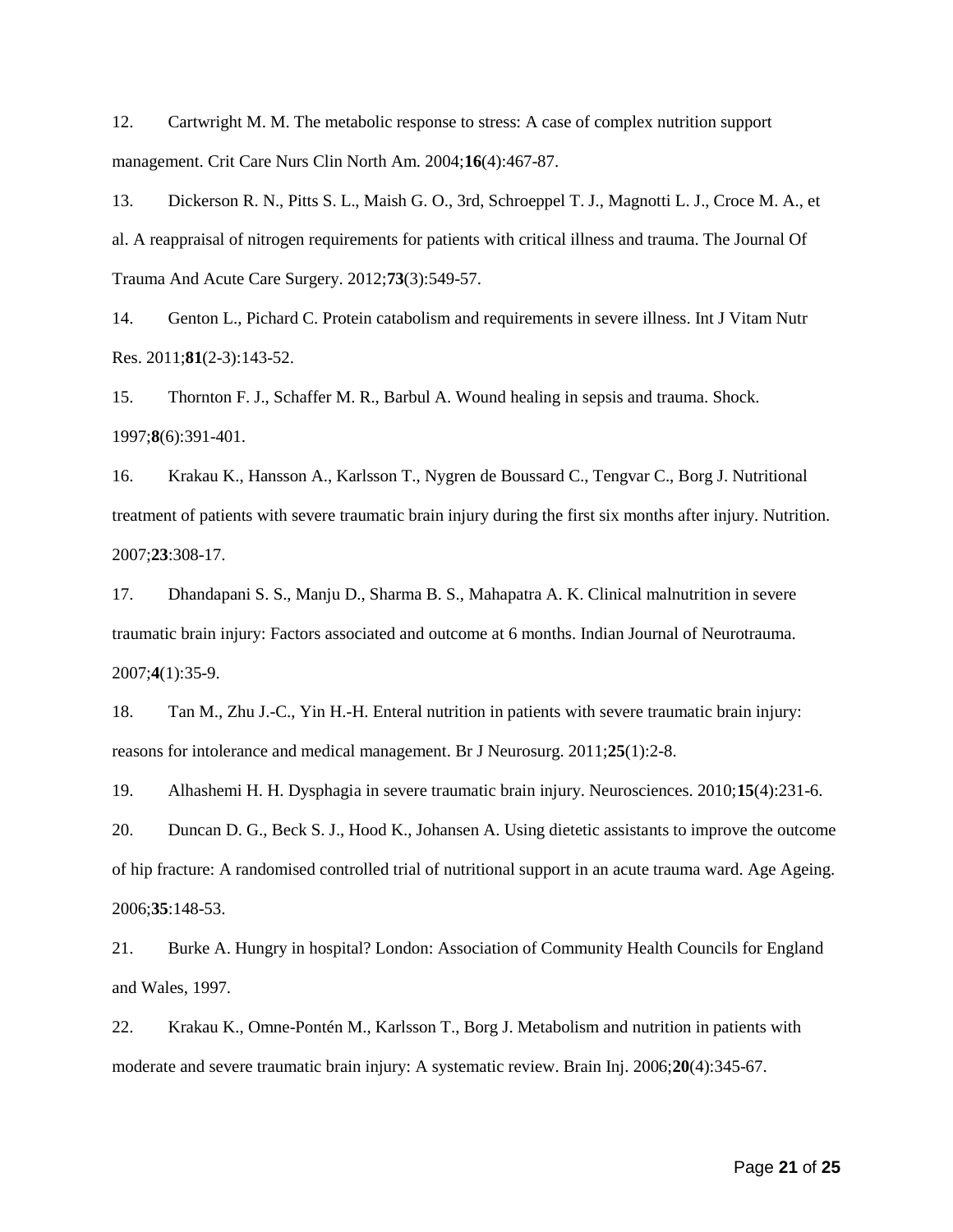23. Bullock R., Chesnut R. M., Clifton G., Ghajar J., Marion D. W., Narayan R. K., et al. Guidelines for the management of severe head injury. Eur J Emerg Med. 1996;**2**:109-27.

24. Brain Trauma Foundation. Management and prognosis of severe traumatic brain injury. 2000.

<span id="page-21-0"></span>25. Yanagawa T., Bunn F., I. R., Wentz R., Pierro A. Nutritional support for head-injured patients. Cochrane Database of Systematic Reviews. 2002(3).

26. Perel P., Yanagawa T., Bunn F., Roberts I., Wentz R., Pierro A. Nutritional support for headinjured patients. Cochrane database of systematic reviews (Online). 2006(4).

<span id="page-21-1"></span>27. Bratton S., Chestnut R., Ghajar J., McConnell Hammond F., Harris O., Hartl R., et al. Guidelines for the management of severe traumatic brain injury. XII. Nutrition. J Neurotrauma. 2007;**24** Suppl 1:S77-S82.

<span id="page-21-2"></span>28. Arksey H., O'Malley L. Scoping studies: Towards a methodological framework. International Journal of Social Research Methodology. 2005;**8**(1):19-32.

<span id="page-21-3"></span>29. Luerssen T., Klauber M., Marshall L. Outcome from head injury related to patient' age: A longitudinal prospective study of adult and pediatric head injury. J Neurosurg. 1988;**68**(3):409-16.

<span id="page-21-4"></span>30. Yeh D. D., Velmahos G. C. Disease-specific nutrition therapy: one size does not fit all. Eur J Trauma Emerg Surg. 2013;**39**(3):215-33.

<span id="page-21-5"></span>31. Ontario Neurotrauma Foundation. Evidence-based review of moderate to severe aquired brain injury.<http://www.abiebr.com/2011> [cited 2013 20.7.2013].

<span id="page-21-6"></span>32. National Trauma Research Institute, The Global Evidence Mapping Initiative [database on the Internet]. 2010.

<span id="page-21-7"></span>33. Armstrong R., Hall B., Doyle J., Waters E. Cochrane update: 'Scoping the scope' of a cochrane review. Journal of Public Health. 2011;**33**(1):147-50.

34. Bragge P., Chau M., Pitt V. J., Bayley M. T., Eng J. J., Teasell R. W., et al. An overview of published research about the acute care and rehabilitation of traumatic brain injured and spinal cord injured patients. J Neurotrauma. 2012;**29**:1539-47.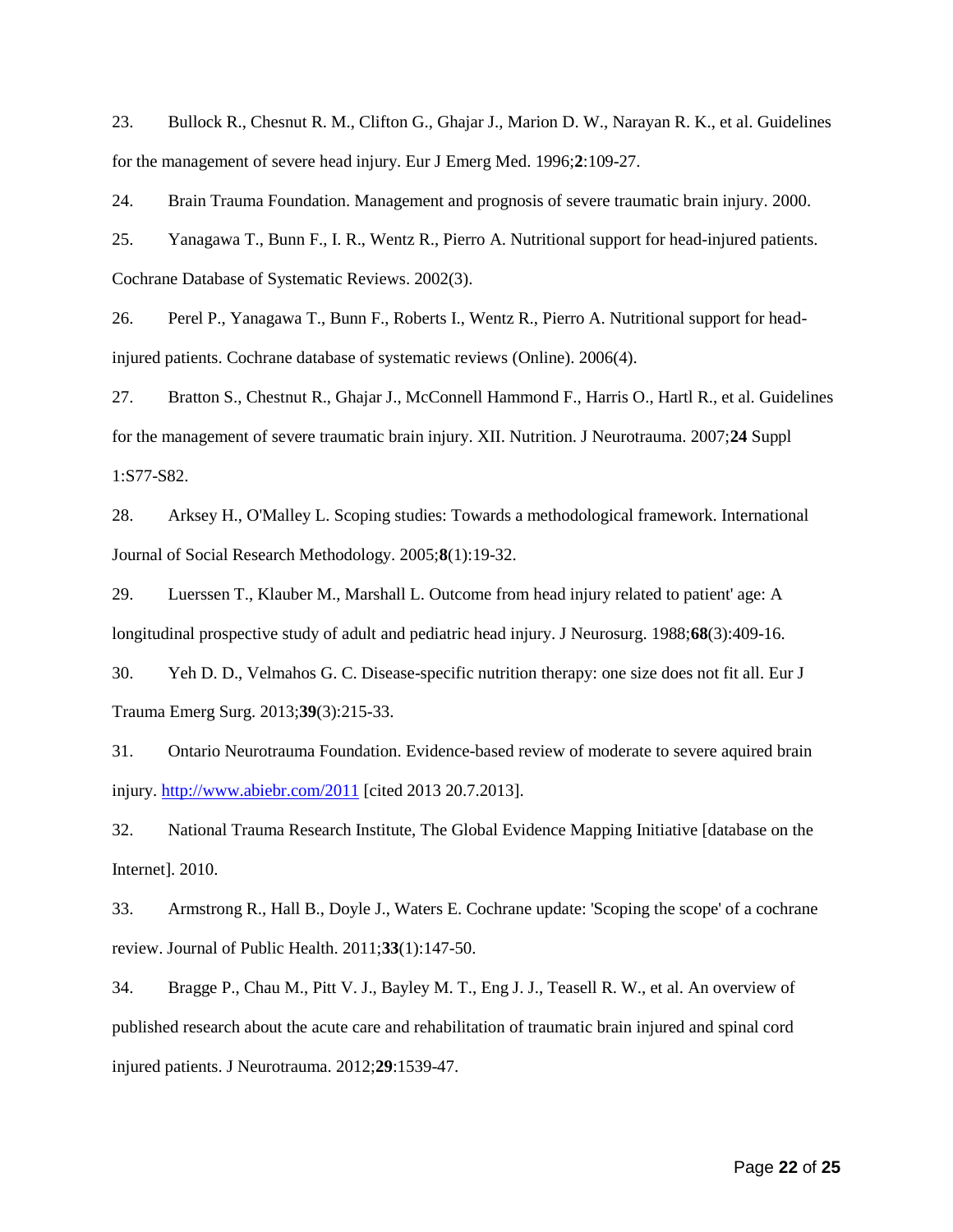35. Levac D., Colquhoun H., O'Brien K. Scoping studies: Advancing the methodology. Implementation Science. 2010;**5**.

36. Stelfox H. T., Bobranska-Artiuch B., Nathens A., Straus S. E. Quality indicators for evaluating trauma care: A scoping review. JAMA - Journal of the American Medical Association. 2010;**145**(3):286- 95.

<span id="page-22-0"></span>37. National Health and Medical Research Council. How to use the evidence: Assessment and application of scientific evidence. 2000.

<span id="page-22-1"></span>38. Chourdakis M., Kraus M., Tzellos T., Sardeli C., Peftoulidou M., Vassilakos D., et al. Effect of early compared with delayed enteral nutrition on endocrine function in patients with traumatic brain injury: An open-labeled randomized trial. Journal of Parenteral and Enteral Nutrition. 2012;**36**(1):108-16.

<span id="page-22-2"></span>39. Dhandapani S., Dhandapani M., Agarwal M., Chutani A., Subbiah V., Sharma B., et al. The prognostic significance of the timing of total enteral feeding in traumatic brain injury. Surgical Neurology International. 2012;**3**(1).

<span id="page-22-4"></span>40. Chiang Y., Chao D., Chu S., Lin H., Huang S., Yeh Y., et al. Early enteral nutrition and clinical outcomes of severe traumatic brain injury patients in acute stage: a multi-center cohort study. J Neurotrauma. 2012;**29**(1):75-80.

<span id="page-22-5"></span>41. Härtl R., Gerber L. M., Ni Q., Ghajar J. Effect of early nutrition on deaths due to severe traumatic brain injury. J Neurosurg. 2008;**109**(1):50-6.

<span id="page-22-3"></span>42. Vitaz T. W., Jenks J., Raque G. H., Shields C. B. Outcome following moderate traumatic brain injury. Surgical Neurology. 2003;**60**(4):285-91.

<span id="page-22-6"></span>43. Justo Meirelles C. M., Aguilar-Nascimento J. E. Enteral or parenteral nutrition in traumatic brain injury: a prospective randomised trial. Nutrición hospitalaria : organo oficial de la Sociedad Española de Nutrición Parenteral y Enteral [Internet]. 2011 [cited R; (5):[1120-4 pp.]. Available from:

[http://onlinelibrary.wiley.com/o/cochrane/clcentral/articles/245/CN-00814245/frame.html.](http://onlinelibrary.wiley.com/o/cochrane/clcentral/articles/245/CN-00814245/frame.html)

<span id="page-22-7"></span>44. Grecu I., Nicolau M., Ologoiu D., Tiganiuc L., Constantinescu A. Jejunal versus gastric feeding in patients with severe head trauma. Nutritional Therapy and Metabolism. 2008;**26**(4):199-203.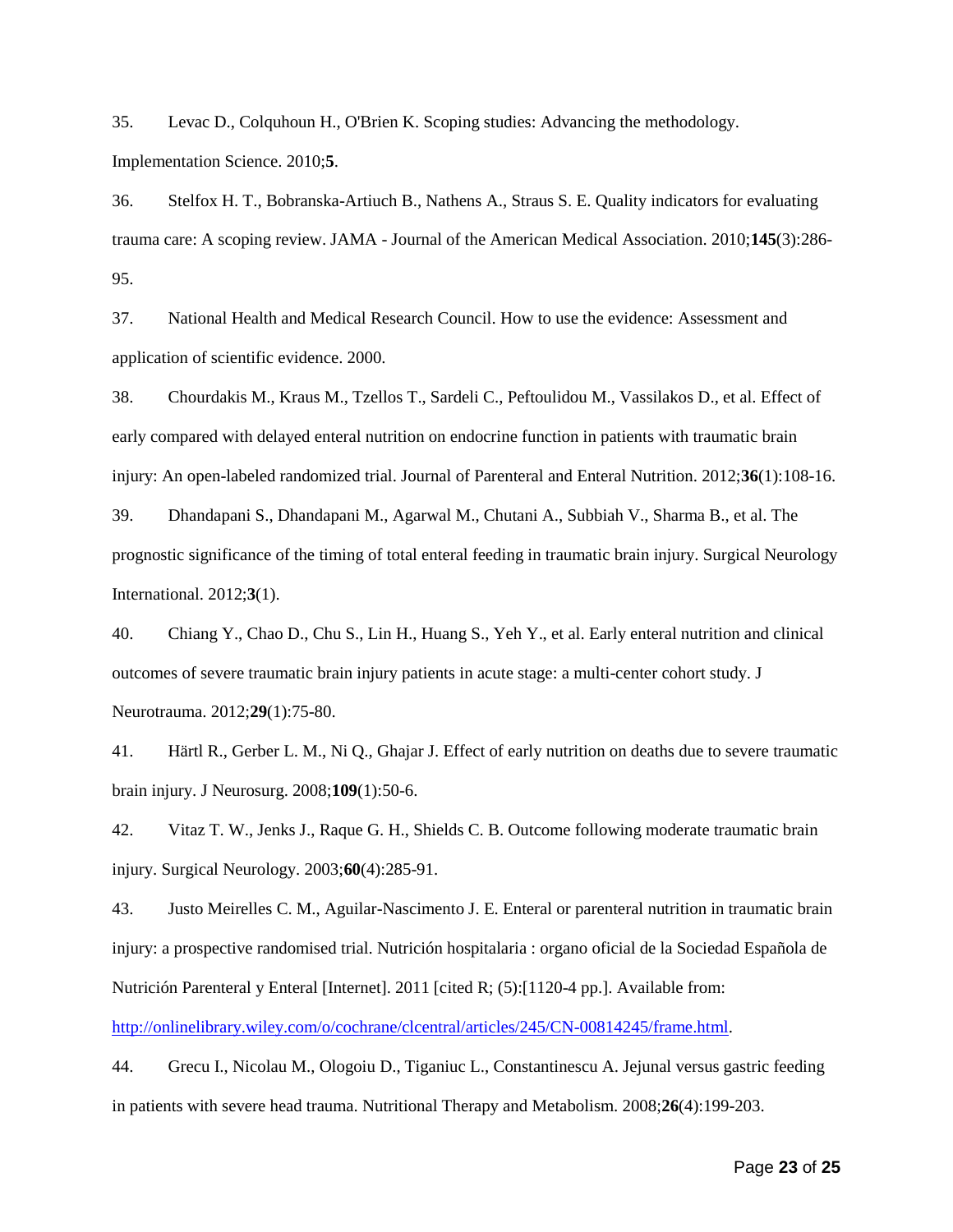<span id="page-23-0"></span>45. Acosta-Escribano J., Fernández-Vivas M., Grau Carmona T., Caturla-Such J., Garcia-Martinez M., Menendez-Mainer A., et al. Gastric versus transpyloric feeding in severe traumatic brain injury: A prospective, randomized trial. Intensive Care Med. 2010;**36**(9):1532-9.

<span id="page-23-1"></span>46. Ozgultekin A., Turan G., Durmus Y., Dincer E., Akgun N. Comparison of the efficacy of parenteral glutamine and branched-chain amino acid solutions given as extra supplements in parallel to the enteral nutrition in head trauma. e-SPEN. 2008;**3**(5):e211-e6.

<span id="page-23-4"></span>47. Falcão de Arruda I. S., Aguilar-Nascimento J. E. Benefits of early enteral nutrition with glutamine and probiotics in brain injury patients. Clinical science (London, England : 1979). 2004(3):287-92.

<span id="page-23-2"></span>48. Tan M., Zhu J. C., Du J., Zhang L. M., Yin H. H. Effects of probiotics on serum levels of Th1/Th2 cytokine and clinical outcomes in severe traumatic brain-injured patients: A prospective randomized pilot study. Critical Care. 2011;**15**(6).

<span id="page-23-3"></span>49. Khorana J., Rerkasem K., Apichartpiyakul C., Sakonwasun C., Watcharasakslip W., Waniyapong T., et al. Immunonutrition and cytokine response in patients with head injury. J Med Assoc Thai. 2009;**92**(2):188-94.

<span id="page-23-5"></span>50. Wang X., Dong Y., Han X., Qi X. Q., Huang C. G., Hou L. J. Nutritional support for patients sustaining traumatic brain injury: a systematic review and meta-analysis of prospective studies. PLoS One. 2013;**8**(3):e58838.

<span id="page-23-6"></span>51. Vizzini A., Aranda-Michel J. Nutritional support in head injury. Nutrition. 2011;**27**(2):129-32.

<span id="page-23-8"></span>52. Brody R., Touger-Decker R. An evidence-based approach to the nutritional management of head injury. Top Clin Nutr. 2008;23(1): 3-12.

<span id="page-23-7"></span>53. Cook A. M., Peppard A., Magnuson B. Nutrition considerations in traumatic brain injury. Nutrition in clinical practice : official publication of the American Society for Parenteral and Enteral Nutrition. 2008;**23**(6):608-20.

<span id="page-23-9"></span>54. Cope E. C., Morris D. R., Levenson C. W. Improving treatments and outcomes: An emerging role for zinc in traumatic brain injury. Nutrition Reviews. 2012;**70**(7):410-3.